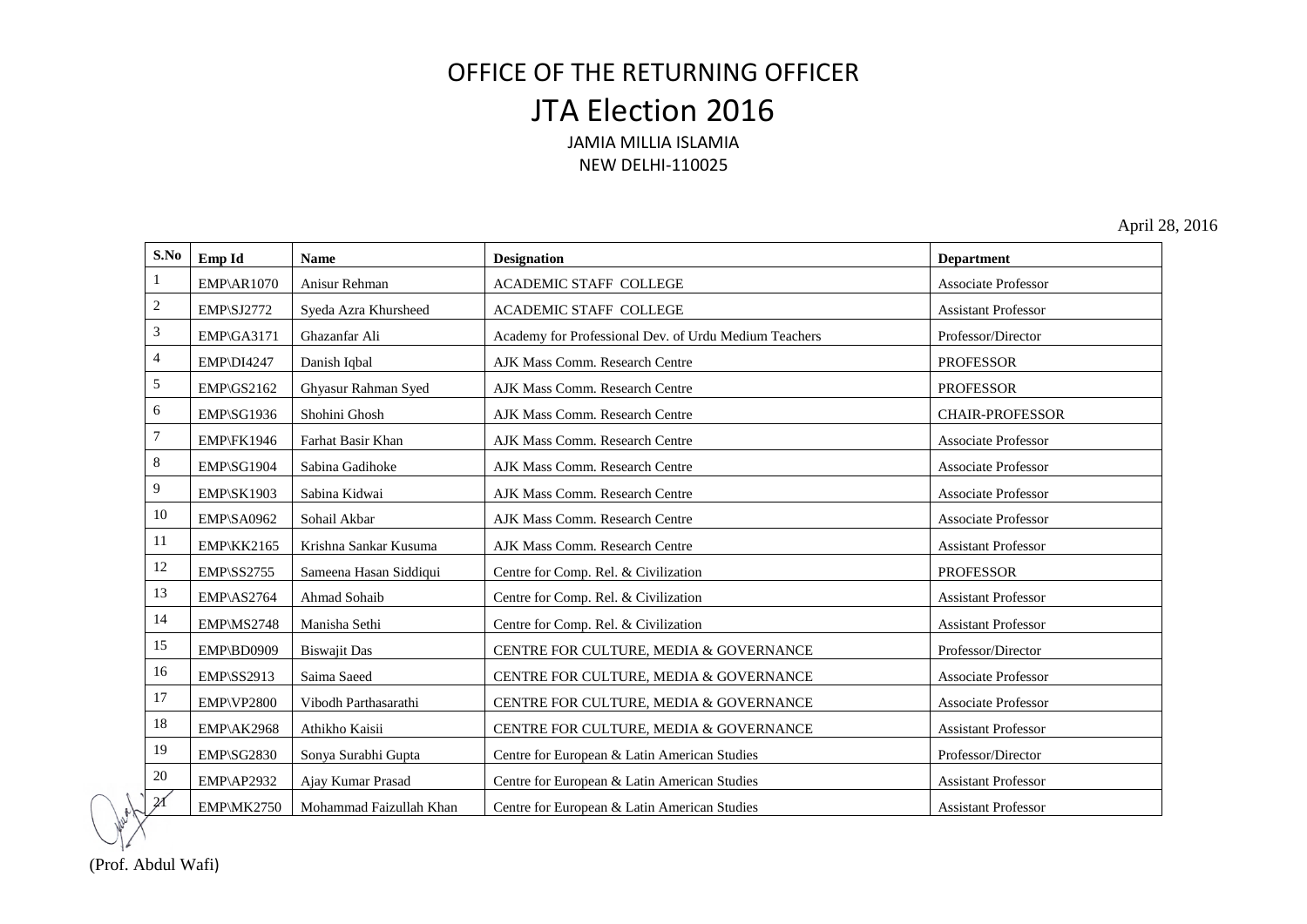# JTA Election 2016

JAMIA MILLIA ISLAMIA

| $22\,$ | EMP\NK2929        | Noorin Khan            | Centre for European & Latin American Studies            | <b>Assistant Professor</b> |
|--------|-------------------|------------------------|---------------------------------------------------------|----------------------------|
| 23     | EMP\RB3757        | Rohit Bajaj            | Centre for European & Latin American Studies            | <b>Assistant Professor</b> |
| 24     | <b>EMP\SJ3066</b> | Sumana Jha             | Centre for European & Latin American Studies            | <b>Assistant Professor</b> |
| $25\,$ | EMP\AZ2971        | Ansari Zubaida         | Centre for Interdisciplinary Research in Basic Sciences | <b>PROFESSOR</b>           |
| 26     | EMP\SA3512        | Shafeeque Ahmed Ansari | Centre for Interdisciplinary Research in Basic Sciences | <b>PROFESSOR</b>           |
| $27\,$ | EMP\SA4250        | Sher Ali               | Centre for Interdisciplinary Research in Basic Sciences | <b>PROFESSOR</b>           |
| $28\,$ | EMP\AI2914        | Asimul Islam           | Centre for Interdisciplinary Research in Basic Sciences | <b>Assistant Professor</b> |
| $29\,$ | EMP\FA2919        | Fareeda Athar          | Centre for Interdisciplinary Research in Basic Sciences | <b>Assistant Professor</b> |
| $30\,$ | EMP\MH3510        | Md. Imtaiyaz Hassan    | Centre for Interdisciplinary Research in Basic Sciences | <b>Assistant Professor</b> |
| 31     | EMP\RP3501        | Rajan Patel            | Centre for Interdisciplinary Research in Basic Sciences | <b>Assistant Professor</b> |
| 32     | <b>EMP\RS3325</b> | Ravins                 | Centre for Interdisciplinary Research in Basic Sciences | <b>Assistant Professor</b> |
| 33     | <b>EMP\RI2251</b> | Romana Ishrat          | Centre for Interdisciplinary Research in Basic Sciences | <b>Assistant Professor</b> |
| 34     | EMP\SP2922        | Shama Parveen          | Centre for Interdisciplinary Research in Basic Sciences | <b>Assistant Professor</b> |
| 35     | EMP\ST2918        | Sonu Chand Thakur      | Centre for Interdisciplinary Research in Basic Sciences | <b>Assistant Professor</b> |
| 36     | EMP\SK2920        | Syed Naqui Kazim       | Centre for Interdisciplinary Research in Basic Sciences | <b>Assistant Professor</b> |
| 37     | EMP\VS2957        | Velayutham Saravanan   | CENTRE FOR JAWAHARLAL NEHRU STUDIES                     | <b>PROFESSOR</b>           |
| 38     | EMP\MU2954        | M. Amin Usta           | CENTRE FOR MANAGEMENT STUDIES                           | <b>PROFESSOR</b>           |
| 39     | EMP\AA1062        | Amirul Hasan Ansari    | CENTRE FOR MANAGEMENT STUDIES                           | Associate Professor        |
| $40\,$ | EMP\KC2773        | Kavita Chauhan         | CENTRE FOR MANAGEMENT STUDIES                           | Associate Professor        |
| 41     | EMP\PG2152        | Pankaj Kumar Gupta     | CENTRE FOR MANAGEMENT STUDIES                           | Associate Professor        |
| 42     | EMP\RF1074        | Rahela Farooqi         | CENTRE FOR MANAGEMENT STUDIES                           | Associate Professor        |
| 43     | EMP\RG3130        | Rachna Kishor Gedam    | CENTRE FOR MANAGEMENT STUDIES                           | <b>Assistant Professor</b> |
| 44     | EMP\SS3123        | Saif Siddiqui          | CENTRE FOR MANAGEMENT STUDIES                           | <b>Assistant Professor</b> |
| 45/    | EMP\SA3132        | Saiyed Wajid Ali       | CENTRE FOR MANAGEMENT STUDIES                           | <b>Assistant Professor</b> |
| 46     | EMP\SA3535        | Sunayana               | CENTRE FOR MANAGEMENT STUDIES                           | <b>Assistant Professor</b> |
|        |                   |                        |                                                         |                            |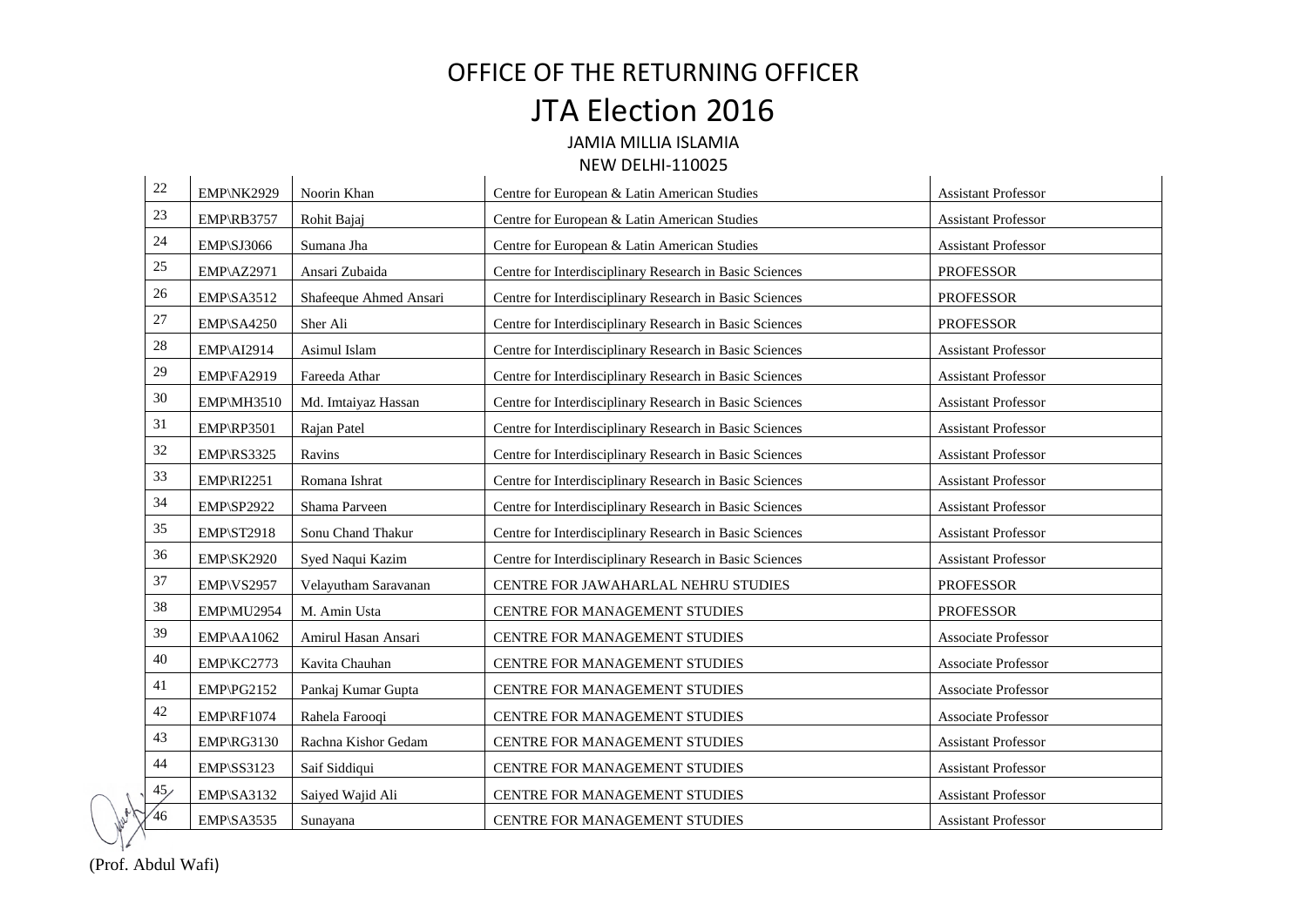# JTA Election 2016

JAMIA MILLIA ISLAMIA

NEW DELHI-110025

| EMP\VS3533 | Veeramani S.             | <b>CENTRE FOR MANAGEMENT STUDIES</b>                 | <b>Assistant Professor</b> |
|------------|--------------------------|------------------------------------------------------|----------------------------|
| EMP\SA4288 | Syed Shaamikh Ahsan      | CENTRE FOR MANAGEMENT STUDIES                        | <b>Assistant Professor</b> |
| EMP\TS3528 | Taufeeque Ahmad Siddiqui | CENTRE FOR MANAGEMENT STUDIES                        | <b>Assistant Professor</b> |
| EMP\SH4294 | Samina Husain            | CENTRE FOR NANOSCIENCE & NANOTECHNOLOGY              | <b>Assistant Professor</b> |
| EMP\MS4075 | M. Amarjeet Singh        | CENTRE FOR NORTH EAST STUDIES AND POLICY RESEARCH    | Associate Professor        |
| EMP\KK3760 | K Kokho                  | CENTRE FOR NORTH EAST STUDIES AND POLICY RESEARCH    | <b>Assistant Professor</b> |
| EMP\MH1052 | Mohammad Ejaz Hussain    | Centre for Physiotherapy and Rehabilitation Sciences | Professor/Director         |
| EMP\JM3265 | Jamal Ali Moiz           | Centre for Physiotherapy and Rehabilitation Sciences | <b>Assistant Professor</b> |
| EMP\MN3267 | Majumi Mohamad Noohu     | Centre for Physiotherapy and Rehabilitation Sciences | <b>Assistant Professor</b> |
| EMP\SS3266 | Saurabh Sharma           | Centre for Physiotherapy and Rehabilitation Sciences | <b>Assistant Professor</b> |
| EMP\ZV2940 | Zubia Veqar              | Centre for Physiotherapy and Rehabilitation Sciences | <b>Assistant Professor</b> |
| EMP\MS0950 | Mohammad Sami            | Centre for Theoretical Physics                       | Professor/Director         |
| EMP\AS2966 | Anjan Ananda Sen         | Centre for Theoretical Physics                       | <b>PROFESSOR</b>           |
| EMP\SJ2808 | Sanjay Jhingan           | Centre for Theoretical Physics                       | <b>PROFESSOR</b>           |
| EMP\SG3374 | Sushant G. Ghosh         | Centre for Theoretical Physics                       | <b>PROFESSOR</b>           |
| EMP\TQ1027 | Tabish Qureshi           | Centre for Theoretical Physics                       | <b>PROFESSOR</b>           |
| EMP\RA2033 | Rafiullah Azmi           | CENTRE FOR WEST ASIAN STUDIES                        | Research Associate         |
| EMP\SA2945 | Shahid Jamal Ansari      | CENTRE FOR WEST ASIAN STUDIES                        | Associate Professor        |
| EMP\HN2752 | Hemayun Akhtar Nazmi     | CENTRE FOR WEST ASIAN STUDIES                        | <b>Assistant Professor</b> |
| EMP\SC2518 | Sujata Ashwarya          | CENTRE FOR WEST ASIAN STUDIES                        | <b>Assistant Professor</b> |
| EMP\RM1465 | Rashida Majeed           | Dean Office, Faculty of Fine Art                     | <b>INSTRUCTOR</b>          |
| EMP\SM1418 | Salma Meraj              | Dean Office, Faculty of Fine Art                     | <b>INSTRUCTOR</b>          |
| EMP\AB3712 | Ashu Bhardwaj            | <b>DENTISTRY</b>                                     | <b>PROFESSOR</b>           |
| EMP\KS3707 | Keya Sircar              | <b>DENTISTRY</b>                                     | <b>PROFESSOR</b>           |
| EMP\RI3337 | Ragini                   | <b>DENTISTRY</b>                                     | <b>PROFESSOR</b>           |
|            |                          |                                                      |                            |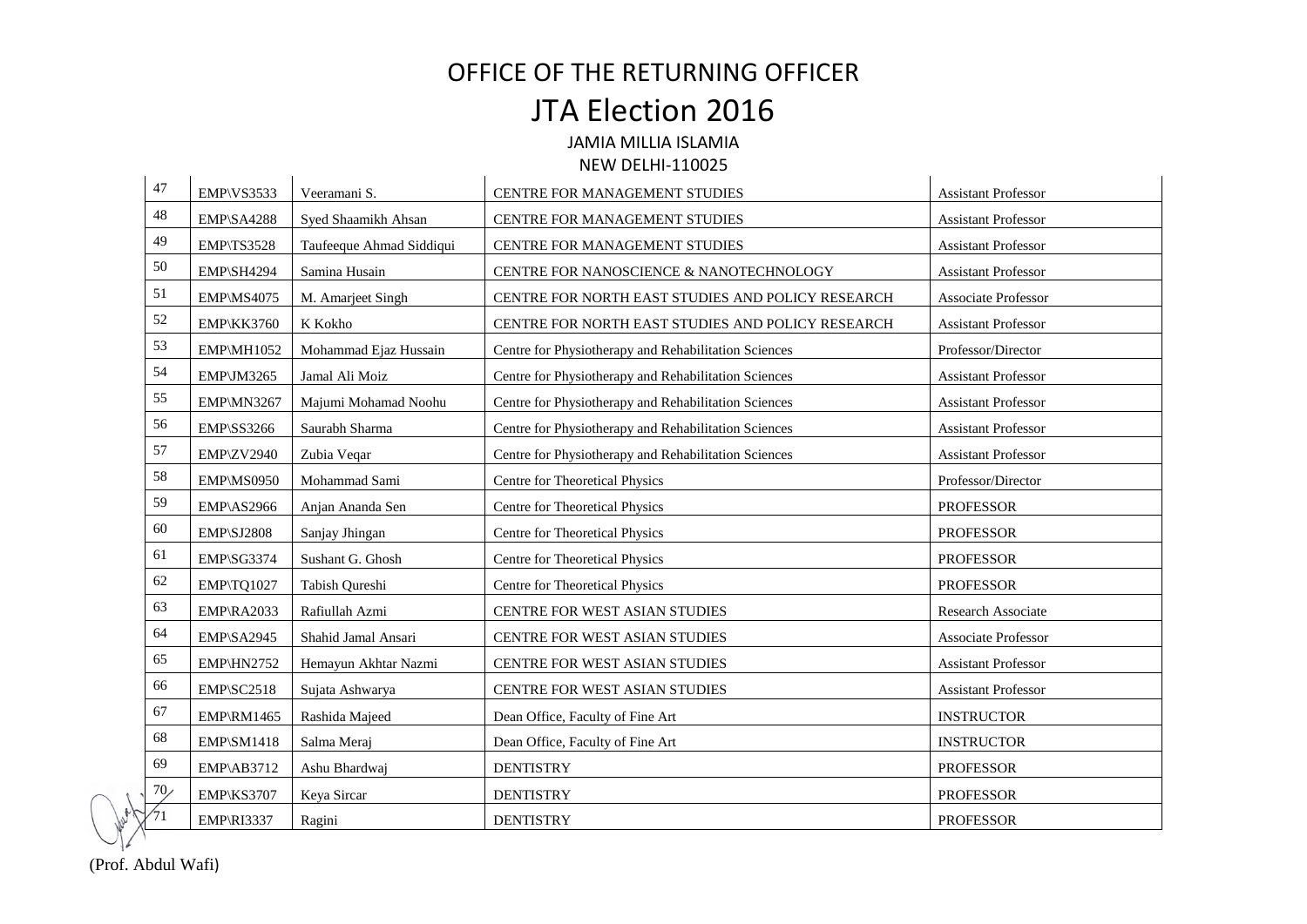## JTA Election 2016

JAMIA MILLIA ISLAMIA

NEW DELHI-110025

| $72\,$         | EMP\SY3659 | Sanjay Singh          | <b>DENTISTRY</b> | <b>PROFESSOR</b>           |
|----------------|------------|-----------------------|------------------|----------------------------|
| $73\,$         | EMP\SB3335 | Saranjit Singh Bhasin | <b>DENTISTRY</b> | <b>PROFESSOR</b>           |
| 74             | EMP\SK3630 | Sarita Kohli          | <b>DENTISTRY</b> | <b>PROFESSOR</b>           |
| $75\,$         | EMP\AM3900 | Abhishek Mehta        | <b>DENTISTRY</b> | Associate Professor        |
| 76             | EMP\AC3545 | Aman Chowdhry         | <b>DENTISTRY</b> | Associate Professor        |
| 77             | EMP\AS3670 | Amina Sultan          | <b>DENTISTRY</b> | Associate Professor        |
| $78\,$         | EMP\AS3339 | Anita Sharma          | <b>DENTISTRY</b> | Associate Professor        |
| 79             | EMP\AS3594 | Anuradha Sharma       | <b>DENTISTRY</b> | <b>Associate Professor</b> |
| 80             | EMP\DS3343 | Dalvinder Singh       | <b>DENTISTRY</b> | Associate Professor        |
| 81             | EMP\DI3581 | Deep Inder            | <b>DENTISTRY</b> | Associate Professor        |
| 82             | EMP\EP3316 | Eram Perwez           | <b>DENTISTRY</b> | Associate Professor        |
| 83             | EMP\HA3312 | Haseeb Ahsan          | <b>DENTISTRY</b> | Associate Professor        |
| 84             | EMP\MK3685 | Mandeep Kaur          | <b>DENTISTRY</b> | Associate Professor        |
| 85             | EMP\MF3541 | Mohammad Faisal       | <b>DENTISTRY</b> | Associate Professor        |
| 86             | EMP\MA3324 | Mohd. Irfan Ansari    | <b>DENTISTRY</b> | Associate Professor        |
| $87\,$         | EMP\NY3543 | Nadeem Yunus          | <b>DENTISTRY</b> | Associate Professor        |
| $88\,$         | EMP\NK3657 | Neeta Kumar           | <b>DENTISTRY</b> | Associate Professor        |
| 89             | EMP\PK3547 | Priyanka Kapoor       | <b>DENTISTRY</b> | Associate Professor        |
| 90             | EMP\SM3342 | Sanjay Miglani        | <b>DENTISTRY</b> | Associate Professor        |
| 91             | EMP\AJ3660 | Akanksha Juneja       | <b>DENTISTRY</b> | <b>Assistant Professor</b> |
| 92             | EMP\AT3574 | Amit Kumar Tamrakar   | <b>DENTISTRY</b> | <b>Assistant Professor</b> |
| 93             | EMP\BM3787 | Babita Meena          | <b>DENTISTRY</b> | <b>Assistant Professor</b> |
| 94             | EMP\DS3797 | Deborah Sybil         | <b>DENTISTRY</b> | <b>Assistant Professor</b> |
| 95/            | EMP\DB3555 | Deepika Bablani Popli | <b>DENTISTRY</b> | <b>Assistant Professor</b> |
| $\frac{1}{96}$ | EMP\HK3805 | Harneet Kaur          | <b>DENTISTRY</b> | <b>Assistant Professor</b> |
|                |            |                       |                  |                            |

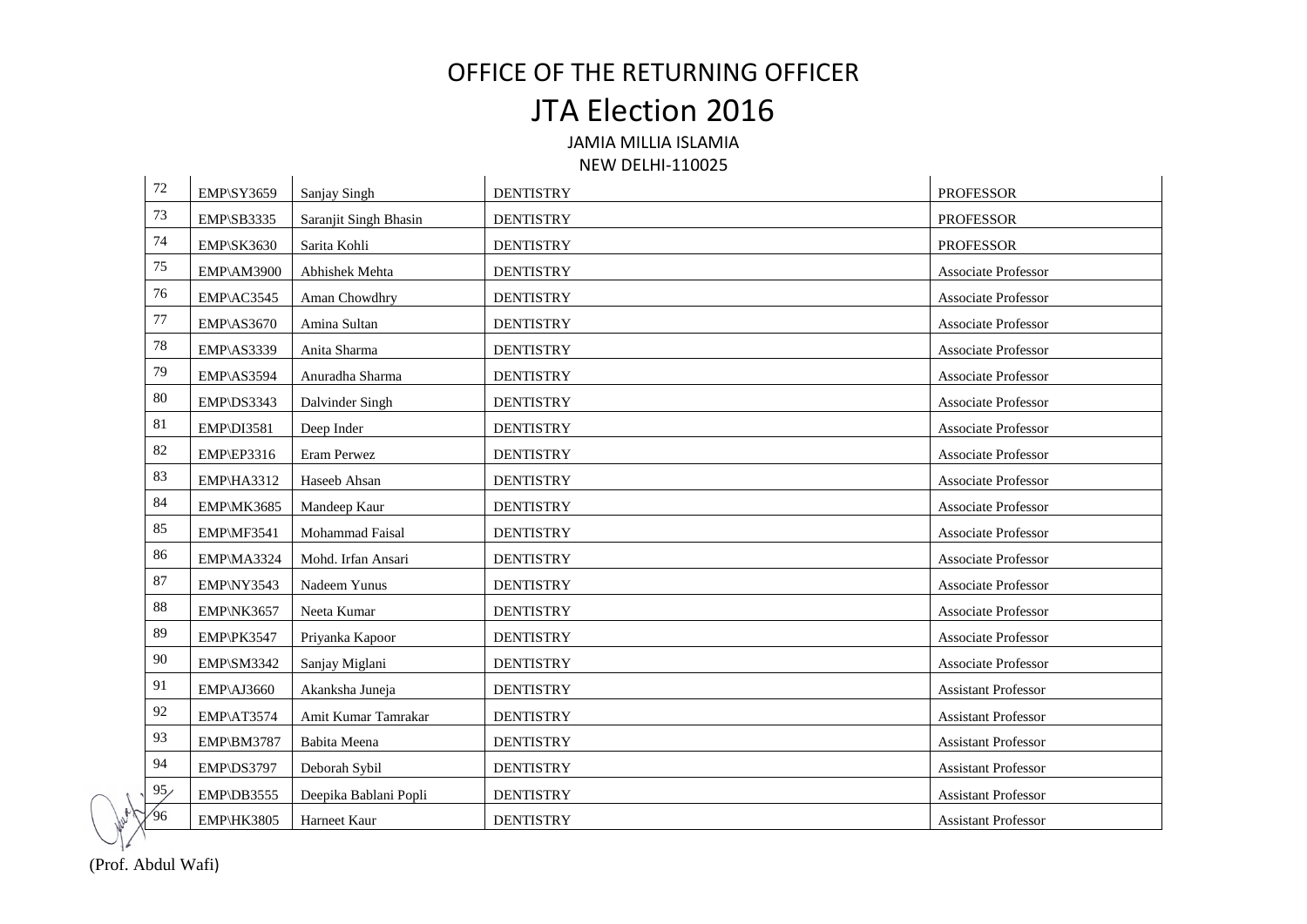## JTA Election 2016

JAMIA MILLIA ISLAMIA

NEW DELHI-110025

| EMP\IK3322 | Imran Khan          | <b>DENTISTRY</b>                                   | <b>Assistant Professor</b> |
|------------|---------------------|----------------------------------------------------|----------------------------|
| EMP\MS3573 | Mohd. Saleem        | <b>DENTISTRY</b>                                   | <b>Assistant Professor</b> |
| EMP\MH4153 | Mukesh Kumar Hasija | <b>DENTISTRY</b>                                   | <b>Assistant Professor</b> |
| EMP\MG3682 | Murali G.           | <b>DENTISTRY</b>                                   | <b>Assistant Professor</b> |
| EMP\NA3572 | Nafis Ahmad         | <b>DENTISTRY</b>                                   | <b>Assistant Professor</b> |
| EMP\NG3809 | Natasha Gupta       | <b>DENTISTRY</b>                                   | <b>Assistant Professor</b> |
| EMP\NS3672 | Neelam Singh        | <b>DENTISTRY</b>                                   | <b>Assistant Professor</b> |
| EMP\PB3667 | Panchali Batra      | <b>DENTISTRY</b>                                   | <b>Assistant Professor</b> |
| EMP\PP3661 | Poonam Patnaik      | <b>DENTISTRY</b>                                   | <b>Assistant Professor</b> |
| EMP\RN3314 | Rana Noor           | <b>DENTISTRY</b>                                   | <b>Assistant Professor</b> |
| EMP\RM3542 | Rizwana Mallick     | <b>DENTISTRY</b>                                   | <b>Assistant Professor</b> |
| EMP\SM3338 | Sazina Muzammil     | <b>DENTISTRY</b>                                   | <b>Assistant Professor</b> |
| EMP\SS3315 | Shabina Sachdeva    | <b>DENTISTRY</b>                                   | <b>Assistant Professor</b> |
| EMP\SH3701 | Shamimul Hasan      | <b>DENTISTRY</b>                                   | <b>Assistant Professor</b> |
| EMP\SA3550 | Syed Ansar Ahmad    | <b>DENTISTRY</b>                                   | <b>Assistant Professor</b> |
| EMP\TA3341 | Tanveer Ahmad       | <b>DENTISTRY</b>                                   | <b>Assistant Professor</b> |
| EMP\VG3552 | Virender Gombra     | <b>DENTISTRY</b>                                   | <b>Assistant Professor</b> |
| EMP\VA3544 | Vivek Aggarwal      | <b>DENTISTRY</b>                                   | <b>Assistant Professor</b> |
| EMP\VM3671 | Vivek Mehta         | <b>DENTISTRY</b>                                   | <b>Assistant Professor</b> |
| EMP\VR3904 | Vatchal Rani RM     | <b>DENTISTRY</b>                                   | <b>Assistant Professor</b> |
| EMP\SB0971 | Satish Kumar Bhati  | DEPARTMENT OF ADULT & CONTINUING EDUCATION & EXTN. | <b>PROFESSOR</b>           |
| EMP\SJ1165 | Shagufta Jamal      | DEPARTMENT OF ADULT & CONTINUING EDUCATION & EXTN. | <b>PROFESSOR</b>           |
| EMP\AK3496 | Ashok Kumar         | DEPARTMENT OF ADULT & CONTINUING EDUCATION & EXTN. | Associate Professor        |
| EMP\NS2873 | Nasra Shabnam       | DEPARTMENT OF ADULT & CONTINUING EDUCATION & EXTN. | <b>Assistant Professor</b> |
| EMP\SK0810 | Shikha Kapur        | DEPARTMENT OF ADULT & CONTINUING EDUCATION & EXTN. | <b>Assistant Professor</b> |
|            |                     |                                                    |                            |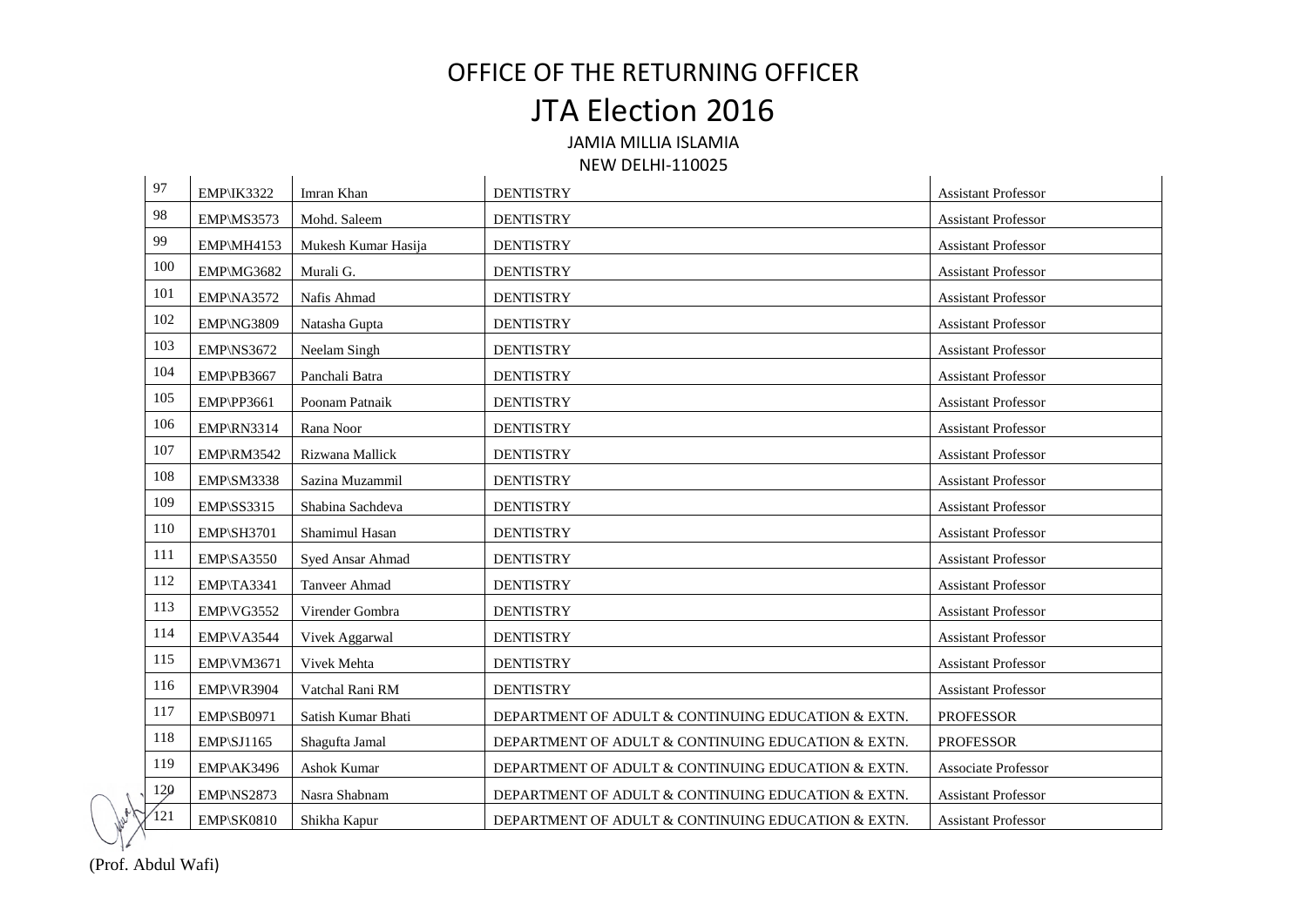# JTA Election 2016

JAMIA MILLIA ISLAMIA

| 122 | EMP\HA1126        | Hafeez Ahmed             | DEPARTMENT OF APPLIED ARTS                  | <b>Associate Professor</b> |
|-----|-------------------|--------------------------|---------------------------------------------|----------------------------|
| 123 | EMP\CM0867        | Ch. Wali Mohammad        | DEPARTMENT OF APPLIED SCIENCES & HUMANITIES | <b>PROFESSOR</b>           |
| 124 | EMP\MA0954        | Masood Alam              | DEPARTMENT OF APPLIED SCIENCES & HUMANITIES | <b>PROFESSOR</b>           |
| 125 | EMP\MQ0948        | Mohammad Idris Qureshi   | DEPARTMENT OF APPLIED SCIENCES & HUMANITIES | <b>PROFESSOR</b>           |
| 126 | EMP\MR1140        | Mohammad Rafat           | DEPARTMENT OF APPLIED SCIENCES & HUMANITIES | <b>PROFESSOR</b>           |
| 127 | EMP\AK1787        | Mohd. Ataur Rahman Khan  | DEPARTMENT OF APPLIED SCIENCES & HUMANITIES | <b>PROFESSOR</b>           |
| 128 | EMP\MA1066        | Musheer Ahmad            | DEPARTMENT OF APPLIED SCIENCES & HUMANITIES | <b>PROFESSOR</b>           |
| 129 | <b>EMP\SI0875</b> | Saikh Safiul Islam       | DEPARTMENT OF APPLIED SCIENCES & HUMANITIES | <b>PROFESSOR</b>           |
| 130 | EMP\WS0870        | Weqar Ahmad Siddiqui     | DEPARTMENT OF APPLIED SCIENCES & HUMANITIES | <b>PROFESSOR</b>           |
| 131 | EMP\MH1125        | Mohammad Mudassir Husain | DEPARTMENT OF APPLIED SCIENCES & HUMANITIES | <b>Associate Professor</b> |
| 132 | EMP\ZK1207        | Zishan Husain Khan       | DEPARTMENT OF APPLIED SCIENCES & HUMANITIES | <b>Associate Professor</b> |
| 133 | EMP\FK2122        | Fehmeeda Khatoon         | DEPARTMENT OF APPLIED SCIENCES & HUMANITIES | <b>Assistant Professor</b> |
| 134 | EMP\MS1057        | Mukesh Pratap Singh      | DEPARTMENT OF APPLIED SCIENCES & HUMANITIES | <b>Assistant Professor</b> |
| 135 | EMP\RJ1078        | Rajesh Bhagwat Jadhao    | DEPARTMENT OF APPLIED SCIENCES & HUMANITIES | Assistant Professor        |
| 136 | EMP\SP3792        | Satya Prakash Prasad     | DEPARTMENT OF APPLIED SCIENCES & HUMANITIES | <b>Assistant Professor</b> |
| 137 | EMP\AQ1051        | Abdul Majid Qazi         | DEPARTMENT OF ARABIC                        | <b>PROFESSOR</b>           |
| 138 | EMP\HK0995        | Habibullah Khan          | DEPARTMENT OF ARABIC                        | <b>PROFESSOR</b>           |
| 139 | EMP\MA1141        | Mohammad Ayub            | DEPARTMENT OF ARABIC                        | <b>PROFESSOR</b>           |
| 140 | EMP\RF0805        | Rafi-Ul-Imad Faynan      | DEPARTMENT OF ARABIC                        | <b>PROFESSOR</b>           |
| 141 | EMP\SA0977        | S.M. Khalid Ali          | DEPARTMENT OF ARABIC                        | <b>PROFESSOR</b>           |
| 142 | EMP\FA1783        | Fauzan Ahmad             | DEPARTMENT OF ARABIC                        | Associate Professor        |
| 143 | EMP\NA1084        | Nasim Akhtar             | DEPARTMENT OF ARABIC                        | Associate Professor        |
| 144 | EMP\HS3722        | Heifa Shakri             | DEPARTMENT OF ARABIC                        | <b>Assistant Professor</b> |
| 145 | EMP\SA4149        | Suhaib Alam              | DEPARTMENT OF ARABIC                        | <b>Assistant Professor</b> |
| 146 | EMP\AB2009        | Abdul Halim Babbu        | DEPARTMENT OF ARCHITECTURE                  | Associate Professor        |
|     |                   |                          |                                             |                            |

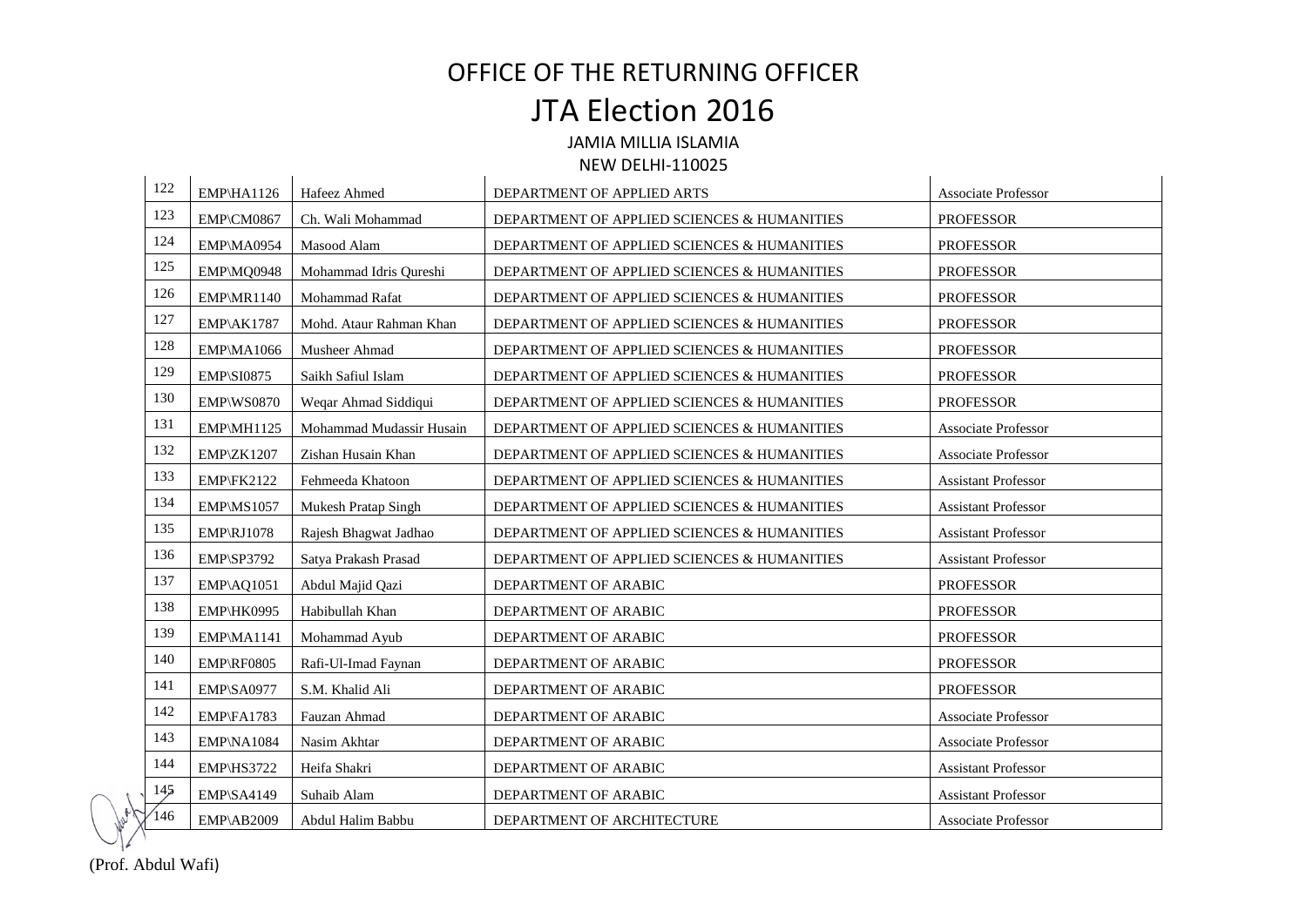# JTA Election 2016

JAMIA MILLIA ISLAMIA

NEW DELHI-110025

| 147 | EMP\AA1959 | Adil Ahmad             | DEPARTMENT OF ARCHITECTURE                   | <b>Associate Professor</b> |
|-----|------------|------------------------|----------------------------------------------|----------------------------|
| 148 | EMP\MS2842 | Mohammad Saquib        | DEPARTMENT OF ARCHITECTURE                   | <b>Associate Professor</b> |
| 149 | EMP\MZ2819 | Mohammad Ziauddin      | DEPARTMENT OF ARCHITECTURE                   | Associate Professor        |
| 150 | EMP\MA1459 | Mohd. Firoz Anwar      | DEPARTMENT OF ARCHITECTURE                   | <b>Associate Professor</b> |
| 151 | EMP\QI2211 | Qamar Irshad           | DEPARTMENT OF ARCHITECTURE                   | <b>Associate Professor</b> |
| 152 | EMP\IA3721 | Iqtedar Alam           | DEPARTMENT OF ARCHITECTURE                   | <b>Assistant Professor</b> |
| 153 | EMP\KF3565 | Kulsum Fatima          | DEPARTMENT OF ARCHITECTURE                   | <b>Assistant Professor</b> |
| 154 | EMP\MA3566 | Mariam Ahmad           | DEPARTMENT OF ARCHITECTURE                   | <b>Assistant Professor</b> |
| 155 | EMP\MK3772 | Mohammad Amir Khan     | DEPARTMENT OF ARCHITECTURE                   | <b>Assistant Professor</b> |
| 156 | EMP\MA3580 | Mohd. Arshad Ameen     | DEPARTMENT OF ARCHITECTURE                   | <b>Assistant Professor</b> |
| 157 | EMP\NK2832 | Nisar Khan             | DEPARTMENT OF ARCHITECTURE                   | <b>Assistant Professor</b> |
| 158 | EMP\SC3567 | Sonia Chaudhary        | DEPARTMENT OF ARCHITECTURE                   | <b>Assistant Professor</b> |
| 159 | EMP\TM2737 | Taiyaba Munawer        | DEPARTMENT OF ARCHITECTURE                   | <b>Assistant Professor</b> |
| 160 | EMP\MS1041 | Mohammad Shamshad      | DEPARTMENT OF ART EDUCATION                  | <b>INSTRUCTOR</b>          |
| 161 | EMP\SA1121 | Sabir Ali Ansari       | DEPARTMENT OF ART EDUCATION                  | <b>INSTRUCTOR</b>          |
| 162 | EMP\SH1412 | Shagufta Begum         | DEPARTMENT OF ART EDUCATION                  | <b>INSTRUCTOR</b>          |
| 163 | EMP\BS1120 | Bindulika Sharma       | DEPARTMENT OF ART EDUCATION                  | Associate Professor        |
| 164 | EMP\MN1118 | Mamoon Nomani          | DEPARTMENT OF ART EDUCATION                  | Associate Professor        |
| 165 | EMP\SM1123 | Seeme Murtaza          | DEPARTMENT OF ART EDUCATION                  | Associate Professor        |
| 166 | EMP\VS1124 | Viqar Husain Siddqui   | DEPARTMENT OF ART EDUCATION                  | Associate Professor        |
| 167 | EMP\NK0957 | Nuzhat Kazmi           | DEPARTMENT OF ART HISTORY & ART APPRECIATION | <b>PROFESSOR</b>           |
| 168 | EMP\MK3067 | Mrinal Kulkarni        | DEPARTMENT OF ART HISTORY & ART APPRECIATION | <b>Assistant Professor</b> |
| 169 | EMP\JK3323 | Jawaid Ahmad Khan      | DEPARTMENT OF BIOSCIENCES                    | <b>PROFESSOR</b>           |
| 170 | EMP\LK1024 | Luqman Ahmad Khan      | DEPARTMENT OF BIOSCIENCES                    | <b>PROFESSOR</b>           |
| 171 | EMP\MR1915 | M. Moshahid Alam Rizvi | DEPARTMENT OF BIOSCIENCES                    | <b>PROFESSOR</b>           |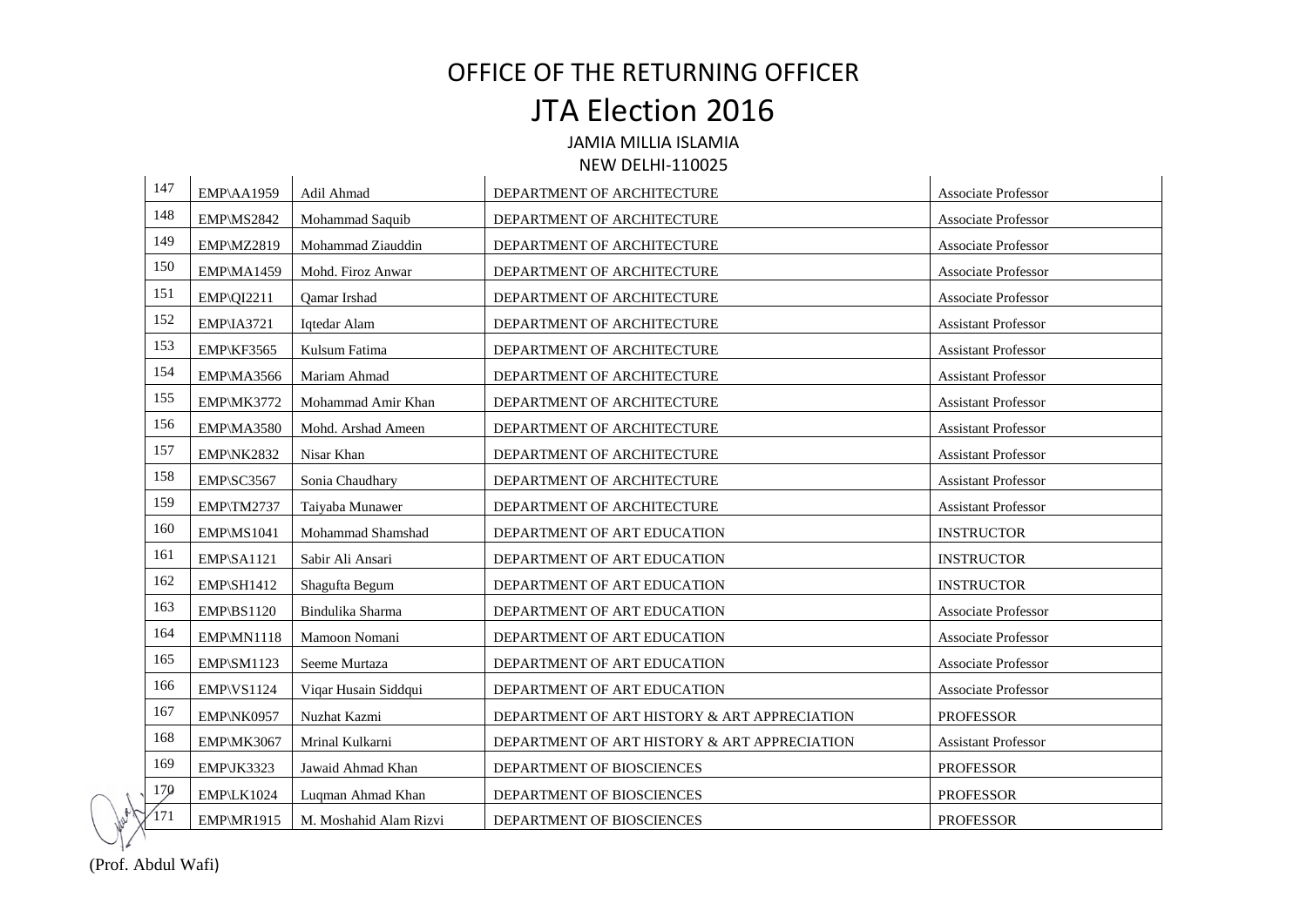# JTA Election 2016

JAMIA MILLIA ISLAMIA

| 172 | EMP\MJ2941 | Mohammad Aman Jairajpuri | DEPARTMENT OF BIOSCIENCES   | <b>PROFESSOR</b>           |
|-----|------------|--------------------------|-----------------------------|----------------------------|
| 173 | EMP\QH1340 | Qazi Mohd. Rizwanul Haq  | DEPARTMENT OF BIOSCIENCES   | <b>PROFESSOR</b>           |
| 174 | EMP\SB0898 | Seemi Farhat Basir Khan  | DEPARTMENT OF BIOSCIENCES   | <b>PROFESSOR</b>           |
| 175 | EMP\SH1001 | Syed Akhtar Husain       | DEPARTMENT OF BIOSCIENCES   | <b>PROFESSOR</b>           |
| 176 | EMP\TF0899 | Tasneem Fatma            | DEPARTMENT OF BIOSCIENCES   | <b>PROFESSOR</b>           |
| 177 | EMP\MS2765 | Meryam Sardar            | DEPARTMENT OF BIOSCIENCES   | Associate Professor        |
| 178 | EMP\MA3591 | Mohammad Abid            | DEPARTMENT OF BIOSCIENCES   | <b>Assistant Professor</b> |
| 179 | EMP\MM4143 | Mohd. Mohsin             | DEPARTMENT OF BIOSCIENCES   | <b>Assistant Professor</b> |
| 180 | EMP\NA3301 | Nadeem Ahmad             | DEPARTMENT OF BIOSCIENCES   | <b>Assistant Professor</b> |
| 181 | EMP\NK3310 | Nida Jamil Khan          | DEPARTMENT OF BIOSCIENCES   | <b>Assistant Professor</b> |
| 182 | EMP\MH2964 | Mohammad Husain          | DEPARTMENT OF BIOTECHNOLOGY | Associate Professor        |
| 183 | EMP\AR3736 | Abdur Rub                | DEPARTMENT OF BIOTECHNOLOGY | <b>Assistant Professor</b> |
| 184 | EMP\KD3080 | Kapil Dev                | DEPARTMENT OF BIOTECHNOLOGY | <b>Assistant Professor</b> |
| 185 | EMP\MG3078 | Meetu Gupta              | DEPARTMENT OF BIOTECHNOLOGY | <b>Assistant Professor</b> |
| 186 | EMP\MQ2902 | Mohammad Irfan Qureshi   | DEPARTMENT OF BIOTECHNOLOGY | <b>Assistant Professor</b> |
| 187 | EMP\SF3720 | Sadaf Fatima             | DEPARTMENT OF BIOTECHNOLOGY | <b>Assistant Professor</b> |
| 188 | EMP\AA1068 | Amir Azam                | DEPARTMENT OF CHEMISTRY     | <b>PROFESSOR</b>           |
| 189 | EMP\AA0895 | Anwar Ali                | DEPARTMENT OF CHEMISTRY     | <b>PROFESSOR</b>           |
| 190 | EMP\AH1040 | Athar Adil Hashmi        | DEPARTMENT OF CHEMISTRY     | <b>PROFESSOR</b>           |
| 191 | EMP\IA2886 | Imran Ali                | DEPARTMENT OF CHEMISTRY     | <b>PROFESSOR</b>           |
| 192 | EMP\KI0884 | Khalid Iftikhar          | DEPARTMENT OF CHEMISTRY     | <b>PROFESSOR</b>           |
| 193 | EMP\NN1037 | Nahid Nishat             | DEPARTMENT OF CHEMISTRY     | <b>PROFESSOR</b>           |
| 194 | EMP\NM1342 | Nasreen Akhter Mazumdar  | DEPARTMENT OF CHEMISTRY     | <b>PROFESSOR</b>           |
| 195 | EMP\RA0987 | Rabia Ahmad              | DEPARTMENT OF CHEMISTRY     | <b>PROFESSOR</b>           |
| 196 | EMP\SA0893 | Sharif Ahmad             | DEPARTMENT OF CHEMISTRY     | <b>PROFESSOR</b>           |
|     |            |                          |                             |                            |

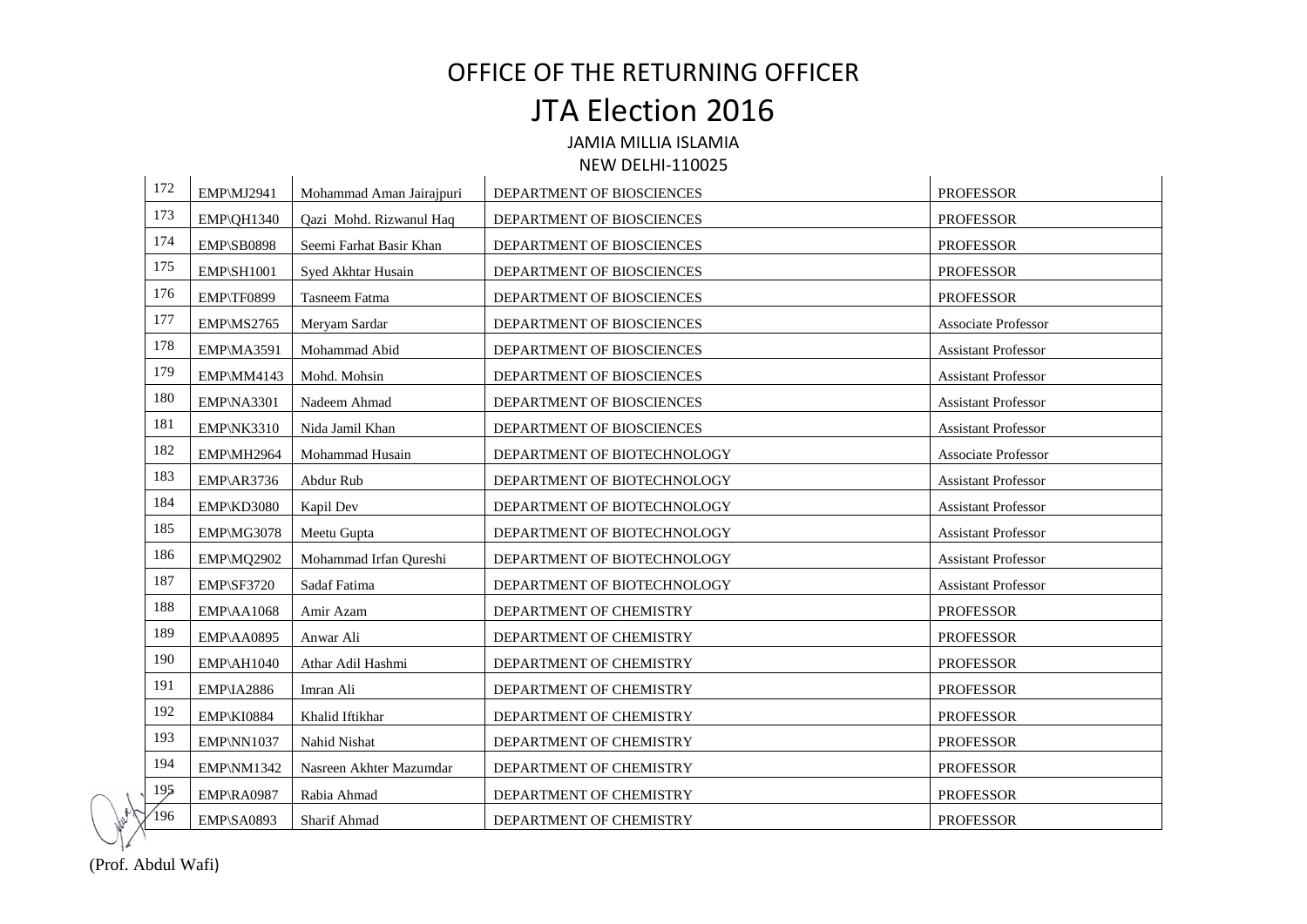# JTA Election 2016

JAMIA MILLIA ISLAMIA

| EMP\TK0923 | Tabrez Alam Khan    | DEPARTMENT OF CHEMISTRY         | <b>PROFESSOR</b>           |
|------------|---------------------|---------------------------------|----------------------------|
| EMP\NH2778 | Nasimul Hoda        | DEPARTMENT OF CHEMISTRY         | Associate Professor        |
| EMP\FM2087 | Faqeer Mohammad     | DEPARTMENT OF CHEMISTRY         | <b>Assistant Professor</b> |
| EMP\RN3500 | Rahisuddin          | DEPARTMENT OF CHEMISTRY         | <b>Assistant Professor</b> |
| EMP\SC3079 | Saif Ali Chaudhry   | DEPARTMENT OF CHEMISTRY         | <b>Assistant Professor</b> |
| EMP\SI2761 | Saiqa Ikram         | DEPARTMENT OF CHEMISTRY         | <b>Assistant Professor</b> |
| EMP\SJ2897 | Sapan Kumar Jain    | DEPARTMENT OF CHEMISTRY         | <b>Assistant Professor</b> |
| EMP\TA2866 | Tokeer Ahmad        | DEPARTMENT OF CHEMISTRY         | <b>Assistant Professor</b> |
| EMP\UR3502 | Ufana Riaz          | DEPARTMENT OF CHEMISTRY         | <b>Assistant Professor</b> |
| EMP\FK0955 | Farhan Ahmad Kidwai | DEPARTMENT OF CIVIL ENGINEERING | <b>PROFESSOR</b>           |
| EMP\GM0854 | Gauhar Mehmood      | DEPARTMENT OF CIVIL ENGINEERING | <b>PROFESSOR</b>           |
| EMP\KM0872 | Khalid Moin         | DEPARTMENT OF CIVIL ENGINEERING | <b>PROFESSOR</b>           |
| EMP\MA0783 | Mehtab Alam         | DEPARTMENT OF CIVIL ENGINEERING | <b>PROFESSOR</b>           |
| EMP\MS0863 | Mohammad Shakeel    | DEPARTMENT OF CIVIL ENGINEERING | <b>PROFESSOR</b>           |
| EMP\MS0813 | Mohd. Sharif        | DEPARTMENT OF CIVIL ENGINEERING | <b>PROFESSOR</b>           |
| EMP\NA0781 | Naved Ahsan         | DEPARTMENT OF CIVIL ENGINEERING | <b>PROFESSOR</b>           |
| EMP\SA2558 | Shamshad Ahmad      | DEPARTMENT OF CIVIL ENGINEERING | <b>PROFESSOR</b>           |
| EMP\SA0853 | Siraj Uddin Ahmed   | DEPARTMENT OF CIVIL ENGINEERING | <b>PROFESSOR</b>           |
| EMP\AH0794 | Asif Husain         | DEPARTMENT OF CIVIL ENGINEERING | <b>Associate Professor</b> |
| EMP\KA0780 | Kafeel Ahmad        | DEPARTMENT OF CIVIL ENGINEERING | Associate Professor        |
| EMP\SM2057 | S. M. Mudassir      | DEPARTMENT OF CIVIL ENGINEERING | Associate Professor        |
| EMP\ZA0806 | Ziauddin Ahmad      | DEPARTMENT OF CIVIL ENGINEERING | Associate Professor        |
| EMP\AA2745 | Akil Ahmed          | DEPARTMENT OF CIVIL ENGINEERING | <b>Assistant Professor</b> |
| EMP\AH0779 | Azhar Husain        | DEPARTMENT OF CIVIL ENGINEERING | <b>Assistant Professor</b> |
| EMP\SS3093 | Saif Said           | DEPARTMENT OF CIVIL ENGINEERING | <b>Assistant Professor</b> |
|            |                     |                                 |                            |

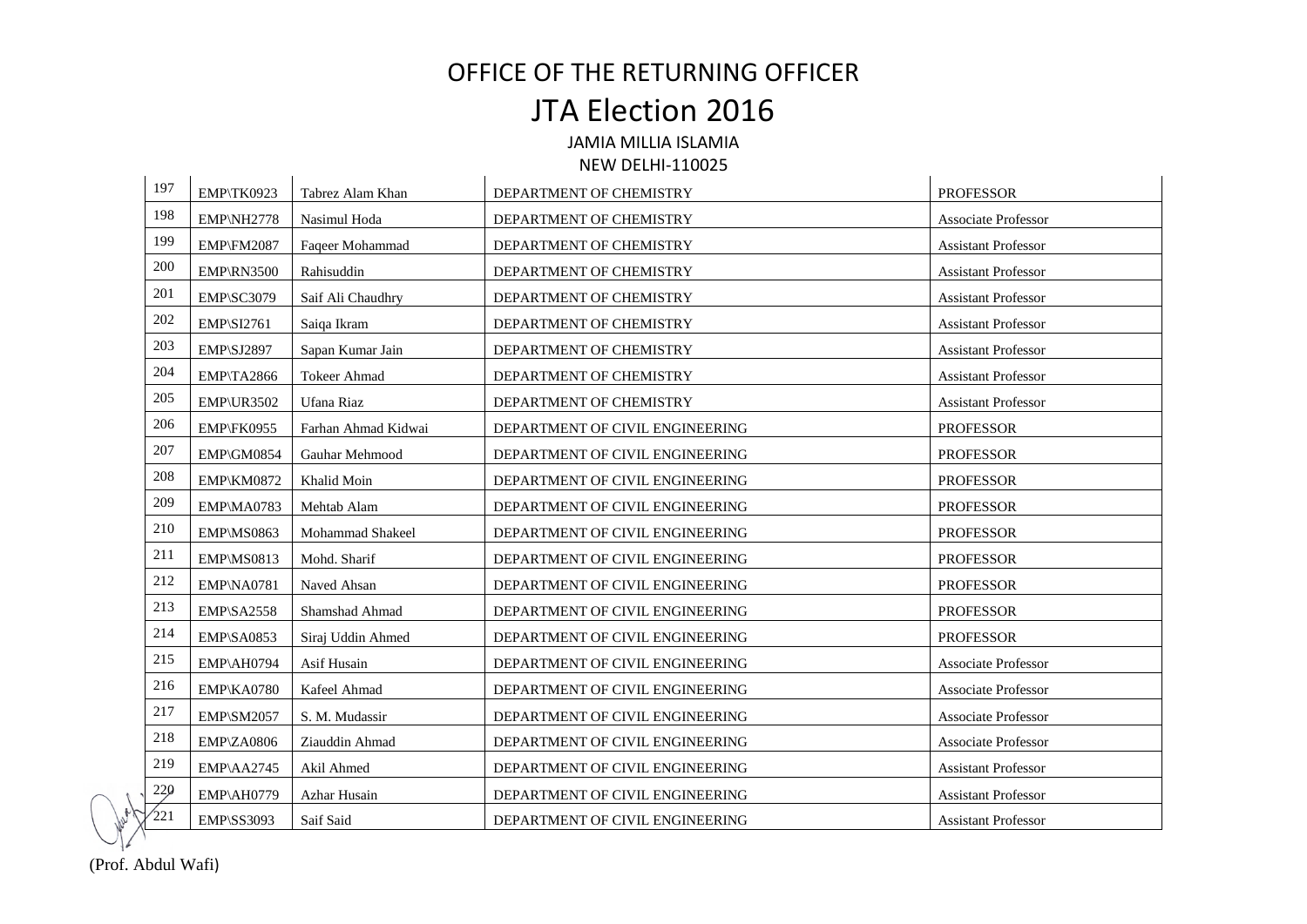# JTA Election 2016

JAMIA MILLIA ISLAMIA

| 222     | EMP\SA0457        | Syed Shakil Afsar        | DEPARTMENT OF CIVIL ENGINEERING        | <b>Assistant Professor</b> |
|---------|-------------------|--------------------------|----------------------------------------|----------------------------|
| 223     | EMP\DA0864        | Abdul Aziz Ansari        | DEPARTMENT OF COMM. & BUSINESS STUDIES | <b>PROFESSOR</b>           |
| 224     | EMP\NK1015        | Najeeb U.K. Sherwani     | DEPARTMENT OF COMM. & BUSINESS STUDIES | <b>PROFESSOR</b>           |
| $225\,$ | <b>EMP\RK1029</b> | Ravinder Kumar           | DEPARTMENT OF COMM. & BUSINESS STUDIES | Associate Professor        |
| 226     | EMP\DD2915        | Devendra Kumar Dhusia    | DEPARTMENT OF COMM. & BUSINESS STUDIES | <b>Assistant Professor</b> |
| 227     | EMP\MN2889        | Mohammed Kamalun Nabi    | DEPARTMENT OF COMM. & BUSINESS STUDIES | <b>Assistant Professor</b> |
| 228     | EMP\NA1467        | Naseeb Ahmad             | DEPARTMENT OF COMM. & BUSINESS STUDIES | <b>Assistant Professor</b> |
| 229     | EMP\MD0857        | Mohammad Najmud Doja     | DEPARTMENT OF COMPUTER ENGINEERING     | <b>PROFESSOR</b>           |
| 230     | EMP\TA1132        | Tanvir Ahmad             | DEPARTMENT OF COMPUTER ENGINEERING     | <b>PROFESSOR</b>           |
| 231     | EMP\BA2833        | Bashir Alam              | DEPARTMENT OF COMPUTER ENGINEERING     | <b>Assistant Professor</b> |
| 232     | EMP\FA3059        | Faiyaz Ahmad             | DEPARTMENT OF COMPUTER ENGINEERING     | <b>Assistant Professor</b> |
| 233     | EMP\JL2802        | Jawahar Lal              | DEPARTMENT OF COMPUTER ENGINEERING     | <b>Assistant Professor</b> |
| 234     | EMP\MA1128        | Mohammad Amjad           | DEPARTMENT OF COMPUTER ENGINEERING     | <b>Assistant Professor</b> |
| 235     | EMP\MA3058        | Mohd Zeeshan Ansari      | DEPARTMENT OF COMPUTER ENGINEERING     | <b>Assistant Professor</b> |
| 236     | EMP\MA3065        | Mumtaz Ahmed             | DEPARTMENT OF COMPUTER ENGINEERING     | <b>Assistant Professor</b> |
| 237     | EMP\SM3056        | Sarfaraz Masood          | DEPARTMENT OF COMPUTER ENGINEERING     | <b>Assistant Professor</b> |
| 238     | EMP\SQ4285        | S. M. Khurshaid Quadri   | DEPARTMENT OF COMPUTER SCIENCE         | <b>PROFESSOR</b>           |
| 239     | EMP\SR2174        | Syed Afzal Murtaza Rizvi | DEPARTMENT OF COMPUTER SCIENCE         | <b>PROFESSOR</b>           |
| 240     | EMP\MM1326        | Monica Mehrotra          | DEPARTMENT OF COMPUTER SCIENCE         | Associate Professor        |
| 241     | EMP\KR2858        | Khalid Raza              | DEPARTMENT OF COMPUTER SCIENCE         | <b>Assistant Professor</b> |
| 242     | EMP\MA2029        | Mansaf Alam              | DEPARTMENT OF COMPUTER SCIENCE         | <b>Assistant Professor</b> |
| 243     | <b>EMP\RK1085</b> | Rajendra Kumar           | DEPARTMENT OF COMPUTER SCIENCE         | <b>Assistant Professor</b> |
| 244     | EMP\SJ2903        | Suraiya Jabin            | DEPARTMENT OF COMPUTER SCIENCE         | <b>Assistant Professor</b> |
| 245     | EMP\SH1421        | Syed Zeeshan Hussain     | DEPARTMENT OF COMPUTER SCIENCE         | <b>Assistant Professor</b> |
| 246     | EMP\HR1064        | Halima Sadia Rizvi       | DEPARTMENT OF ECONOMICS                | <b>PROFESSOR</b>           |
|         |                   |                          |                                        |                            |

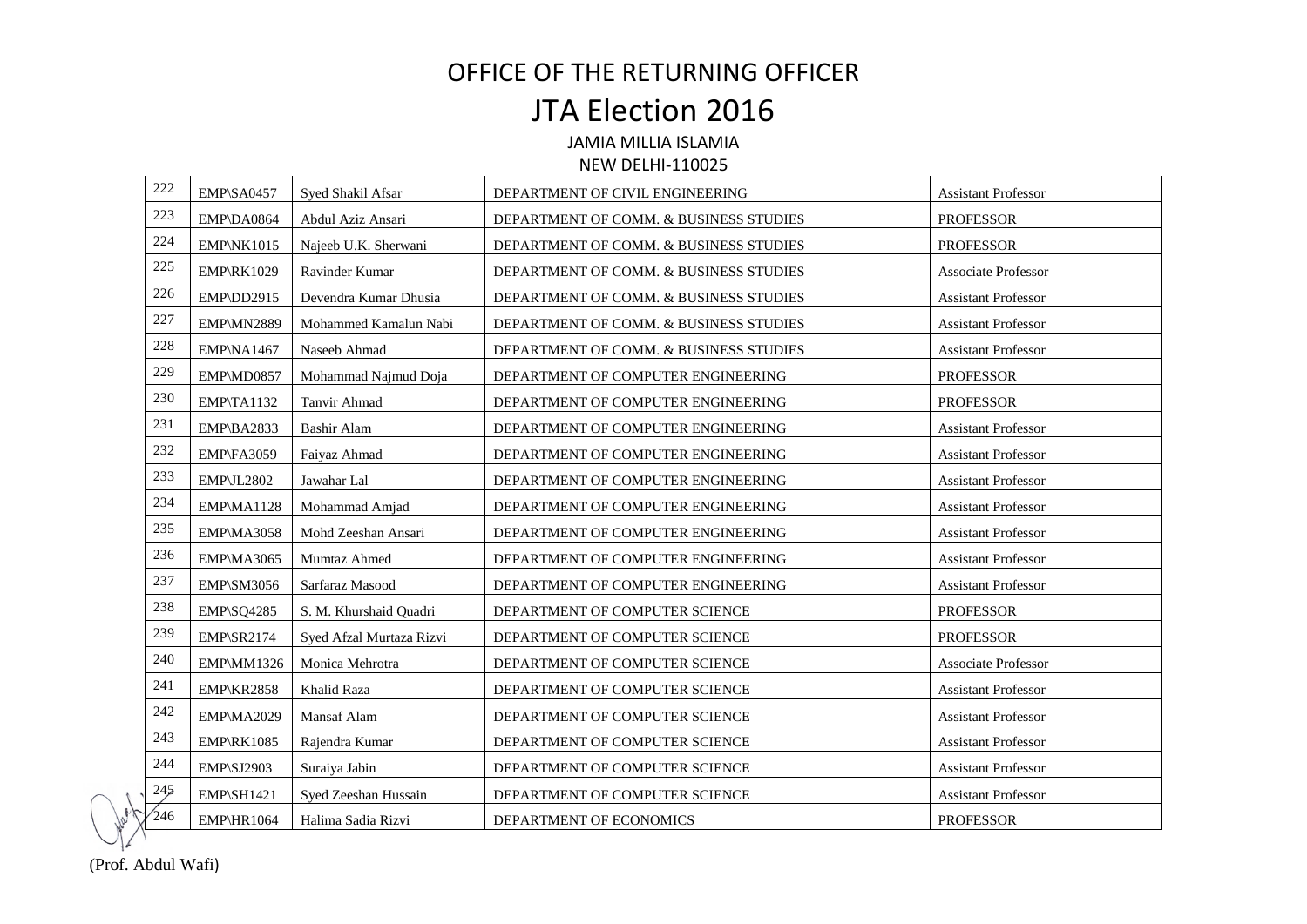# JTA Election 2016

JAMIA MILLIA ISLAMIA

NEW DELHI-110025

| 247      | EMP\SA1008                                                  | Shahid Ahmed           | DEPARTMENT OF ECONOMICS                  | <b>PROFESSOR</b>           |
|----------|-------------------------------------------------------------|------------------------|------------------------------------------|----------------------------|
| 248      | EMP\SA0868                                                  | Shakeel Ahmad          | DEPARTMENT OF ECONOMICS                  | <b>Associate Professor</b> |
| 249      | $\ensuremath{\text{EMP}}\xspace\slash\!\!\!\!\text{TF1006}$ | Tauqir Alam Farooqui   | DEPARTMENT OF ECONOMICS                  | <b>Associate Professor</b> |
| 250      | EMP\AI1081                                                  | Asheref Illiyan        | DEPARTMENT OF ECONOMICS                  | <b>Assistant Professor</b> |
| 251      | EMP\BS2890                                                  | Bathula Srinivasu      | DEPARTMENT OF ECONOMICS                  | <b>Assistant Professor</b> |
| 252      | EMP\MB2714                                                  | Mirza Allim Baig       | DEPARTMENT OF ECONOMICS                  | <b>Assistant Professor</b> |
| 253      | EMP\SI3732                                                  | Saba Ismail            | DEPARTMENT OF ECONOMICS                  | Assistant Professor        |
| 254      | EMP\AM0967                                                  | Aejaz Masih            | DEPARTMENT OF EDUCATIONAL STUDIES        | <b>PROFESSOR</b>           |
| 255      | EMP\AR1002                                                  | Anita Rastogi          | DEPARTMENT OF EDUCATIONAL STUDIES        | <b>PROFESSOR</b>           |
| 256      | EMP\HB1466                                                  | Harjeet Kaur Bhatia    | DEPARTMENT OF EDUCATIONAL STUDIES        | <b>PROFESSOR</b>           |
| 257      | EMP\IH1817                                                  | Ilyas Husain           | DEPARTMENT OF EDUCATIONAL STUDIES        | <b>PROFESSOR</b>           |
| 258      | EMP\AA3071                                                  | Arshad Ikram Ahmad     | DEPARTMENT OF EDUCATIONAL STUDIES        | <b>Assistant Professor</b> |
| 259      | EMP\HJ2834                                                  | Harpreet Kaur Jass     | DEPARTMENT OF EDUCATIONAL STUDIES        | <b>Assistant Professor</b> |
| 260      | <b>EMP\QI3135</b>                                           | Quazi Ferdoushi Islam  | DEPARTMENT OF EDUCATIONAL STUDIES        | <b>Assistant Professor</b> |
| 261      | EMP\DB1079                                                  | Data Ram Bhaskar       | DEPARTMENT OF ELECT. & COMM. ENGINEERING | <b>PROFESSOR</b>           |
| 262      | EMP\MN3935                                                  | Mainuddin              | DEPARTMENT OF ELECT. & COMM. ENGINEERING | <b>PROFESSOR</b>           |
| 263      | EMP\MB0850                                                  | Mirza Tariq Beg        | DEPARTMENT OF ELECT. & COMM. ENGINEERING | <b>PROFESSOR</b>           |
| 264      | EMP\SA0772                                                  | Syed Naseem Ahmad      | DEPARTMENT OF ELECT. & COMM. ENGINEERING | <b>PROFESSOR</b>           |
| 265      | EMP\AA0815                                                  | Anwar Ahmad            | DEPARTMENT OF ELECT. & COMM. ENGINEERING | Associate Professor        |
| 266      | EMP\DP0775                                                  | Dinesh Prasad          | DEPARTMENT OF ELECT. & COMM. ENGINEERING | <b>Assistant Professor</b> |
| 267      | EMP\NA1439                                                  | Neelofer Afzal         | DEPARTMENT OF ELECT. & COMM. ENGINEERING | <b>Assistant Professor</b> |
| 268      | EMP\SL1446                                                  | Sajad Ahmad Lone       | DEPARTMENT OF ELECT. & COMM. ENGINEERING | <b>Assistant Professor</b> |
| 269      | <b>EMP\SI0759</b>                                           | Syed Akhtar Imam       | DEPARTMENT OF ELECT. & COMM. ENGINEERING | <b>Assistant Professor</b> |
| 270      | EMP\AA0900                                                  | Abdul Quaiyum Ansari   | DEPARTMENT OF ELECTRICAL ENGINEERING     | <b>PROFESSOR</b>           |
| $^{271}$ | EMP\AS1376                                                  | Anwar Shahzad Siddiqui | DEPARTMENT OF ELECTRICAL ENGINEERING     | <b>PROFESSOR</b>           |
|          |                                                             |                        |                                          |                            |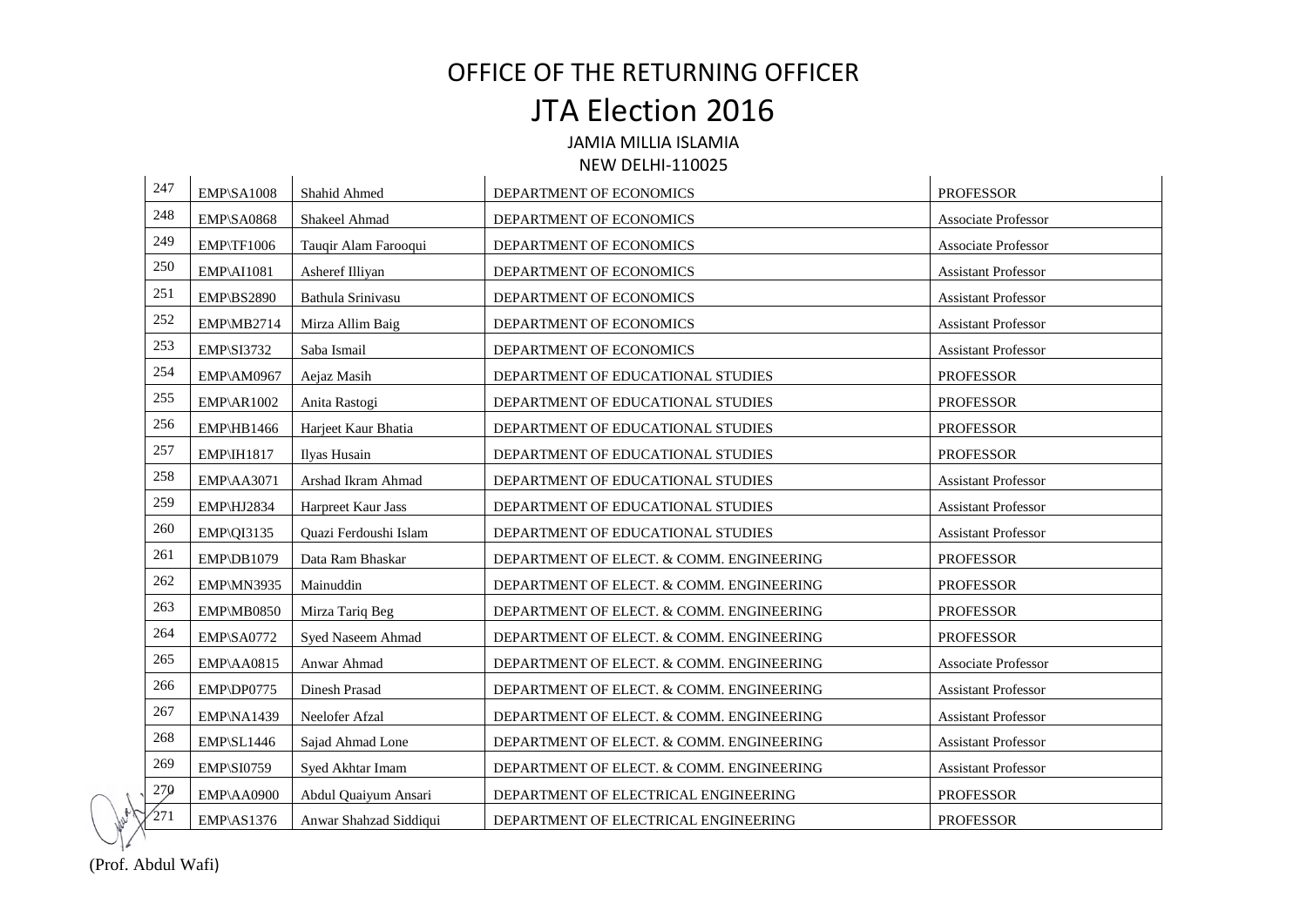# JTA Election 2016

JAMIA MILLIA ISLAMIA

| 272 | EMP\HA0985         | Hamid Ehsan Akhter   | DEPARTMENT OF ELECTRICAL ENGINEERING | <b>PROFESSOR</b>           |
|-----|--------------------|----------------------|--------------------------------------|----------------------------|
| 273 | EMP\MJ1133         | Majid Jamil          | DEPARTMENT OF ELECTRICAL ENGINEERING | <b>PROFESSOR</b>           |
| 274 | EMP\MT1129         | Mini Shaji Thomas    | DEPARTMENT OF ELECTRICAL ENGINEERING | <b>PROFESSOR</b>           |
| 275 | EMP\MK1009         | Munna Khan           | DEPARTMENT OF ELECTRICAL ENGINEERING | <b>PROFESSOR</b>           |
| 276 | <b>EMP</b> \SK1083 | Shahida Khatoon      | DEPARTMENT OF ELECTRICAL ENGINEERING | <b>PROFESSOR</b>           |
| 277 | EMP\SK1331         | Shakeb Ahmad Khan    | DEPARTMENT OF ELECTRICAL ENGINEERING | <b>PROFESSOR</b>           |
| 278 | EMP\TI1056         | Tarikul Islam        | DEPARTMENT OF ELECTRICAL ENGINEERING | <b>PROFESSOR</b>           |
| 279 | EMP\ZN0860         | Zaheeruddin          | DEPARTMENT OF ELECTRICAL ENGINEERING | <b>PROFESSOR</b>           |
| 280 | EMP\ZJ1333         | Zainul Abdin Jaffery | DEPARTMENT OF ELECTRICAL ENGINEERING | <b>PROFESSOR</b>           |
| 281 | EMP\MH1095         | Manaullah            | DEPARTMENT OF ELECTRICAL ENGINEERING | Associate Professor        |
| 282 | EMP\NH1744         | Naimul Hasan         | DEPARTMENT OF ELECTRICAL ENGINEERING | Associate Professor        |
| 283 | EMP\SM1010         | Shabana Mehfuz       | DEPARTMENT OF ELECTRICAL ENGINEERING | Associate Professor        |
| 284 | EMP\AA4076         | Abrar Ahmad          | DEPARTMENT OF ELECTRICAL ENGINEERING | <b>Assistant Professor</b> |
| 285 | EMP\AH3777         | Ahteshamul Haque     | DEPARTMENT OF ELECTRICAL ENGINEERING | <b>Assistant Professor</b> |
| 286 | EMP\AS3648         | Arunesh Kumar Singh  | DEPARTMENT OF ELECTRICAL ENGINEERING | <b>Assistant Professor</b> |
| 287 | EMP\HA2845         | Haroon Ashfaq        | DEPARTMENT OF ELECTRICAL ENGINEERING | <b>Assistant Professor</b> |
| 288 | EMP\IA1708         | Ikbal Ali            | DEPARTMENT OF ELECTRICAL ENGINEERING | <b>Assistant Professor</b> |
| 289 | EMP\RS2841         | Rajveer Singh        | DEPARTMENT OF ELECTRICAL ENGINEERING | <b>Assistant Professor</b> |
| 290 | EMP\AA0878         | Ameena Kazi Ansari   | DEPARTMENT OF ENGLISH                | <b>PROFESSOR</b>           |
| 291 | EMP\BR1142         | Baran Farooqi        | DEPARTMENT OF ENGLISH                | <b>PROFESSOR</b>           |
| 292 | EMP\MA0881         | Mohd. Asaduddin      | DEPARTMENT OF ENGLISH                | <b>PROFESSOR</b>           |
| 293 | EMP\NZ2176         | Nishat Zaidi         | DEPARTMENT OF ENGLISH                | <b>PROFESSOR</b>           |
| 294 | EMP\AM0871         | Adeel Mehdi          | DEPARTMENT OF ENGLISH                | Associate Professor        |
| 295 | EMP\MR2767         | Mukesh Ranjan        | DEPARTMENT OF ENGLISH                | Associate Professor        |
| 296 | EMP\AK2717         | A. C. Kharingpam     | DEPARTMENT OF ENGLISH                | <b>Assistant Professor</b> |
|     |                    |                      |                                      |                            |

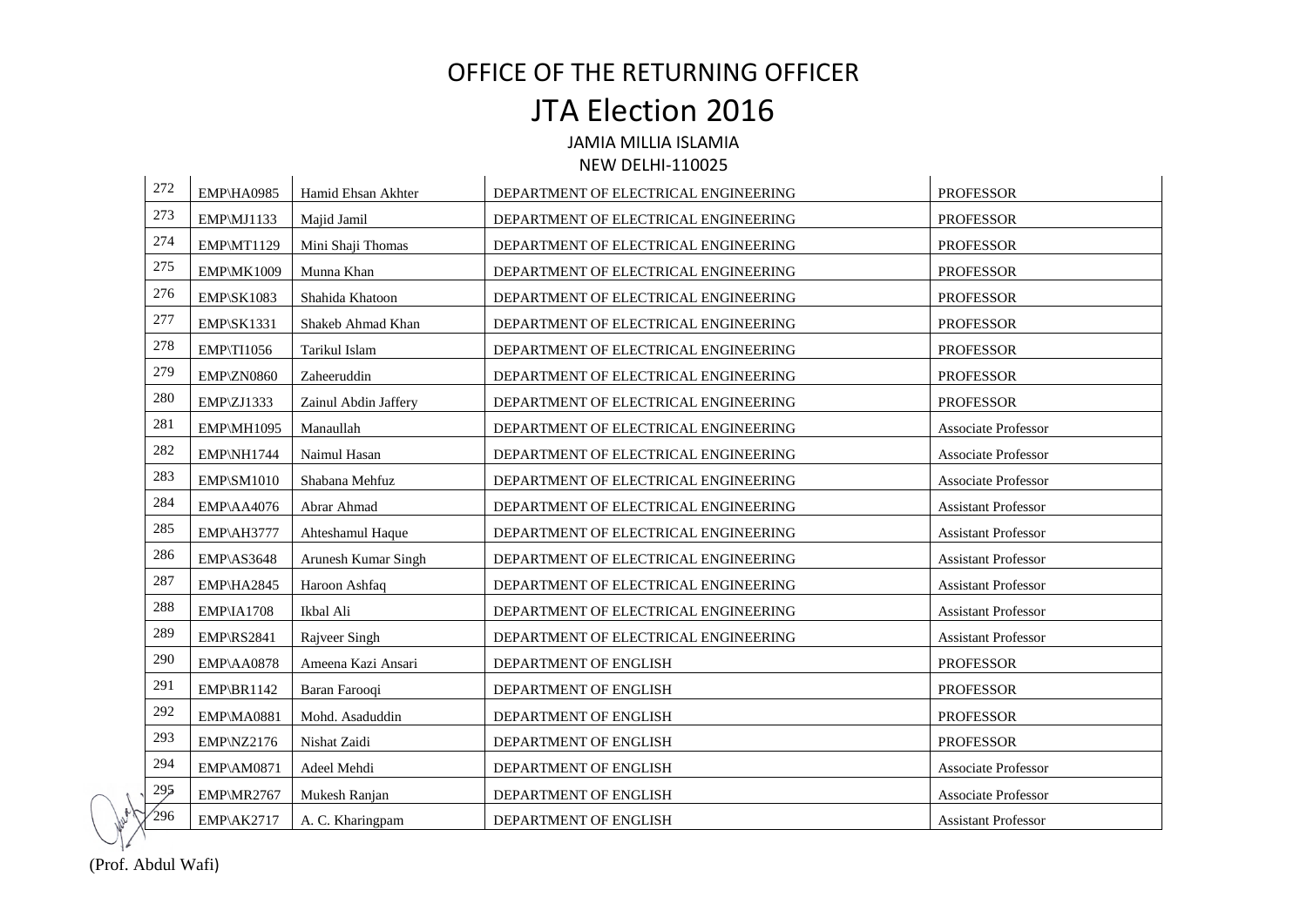# JTA Election 2016

JAMIA MILLIA ISLAMIA

| 297 | EMP\AG2008         | Anuradha Ghosh           | DEPARTMENT OF ENGLISH   | <b>Assistant Professor</b> |
|-----|--------------------|--------------------------|-------------------------|----------------------------|
| 298 | EMP\AJ1675         | Asmat Jahan              | DEPARTMENT OF ENGLISH   | <b>Assistant Professor</b> |
| 299 | EMP\IH2942         | Ivy Imogene Hansdak      | DEPARTMENT OF ENGLISH   | <b>Assistant Professor</b> |
| 300 | EMP\RN1327         | Roomy Fakhrul Naqvi      | DEPARTMENT OF ENGLISH   | <b>Assistant Professor</b> |
| 301 | EMP\SM2911         | Saroj Kumar Mahananda    | DEPARTMENT OF ENGLISH   | <b>Assistant Professor</b> |
| 302 | EMP\ST3286         | Sumitra Thoidingjam      | DEPARTMENT OF ENGLISH   | <b>Assistant Professor</b> |
| 303 | EMP\AR1115         | Atiqur Rahman            | DEPARTMENT OF GEOGRAPHY | <b>PROFESSOR</b>           |
| 304 | EMP\HS2872         | Haroon Sajjad            | DEPARTMENT OF GEOGRAPHY | <b>PROFESSOR</b>           |
| 305 | EMP\HH1003         | Haseena Hashia           | DEPARTMENT OF GEOGRAPHY | <b>PROFESSOR</b>           |
| 306 | EMP\MT1111         | Mary Tahir               | DEPARTMENT OF GEOGRAPHY | <b>PROFESSOR</b>           |
| 307 | EMP\MS0990         | Masood Ahsan Siddiqui    | DEPARTMENT OF GEOGRAPHY | <b>PROFESSOR</b>           |
| 308 | EMP\MA0959         | Mohammad Mazhar Ali Khan | DEPARTMENT OF GEOGRAPHY | <b>PROFESSOR</b>           |
| 309 | EMP\SP0935         | Shahnaz Parveen          | DEPARTMENT OF GEOGRAPHY | <b>PROFESSOR</b>           |
| 310 | EMP\AP2867         | Aruna Paarcha            | DEPARTMENT OF GEOGRAPHY | <b>Assistant Professor</b> |
| 311 | EMP\LS2901         | Lubna Siddiqui           | DEPARTMENT OF GEOGRAPHY | <b>Assistant Professor</b> |
| 312 | EMP\TB2770         | Taruna Bansal            | DEPARTMENT OF GEOGRAPHY | <b>Assistant Professor</b> |
| 313 | EMP\DG1146         | Durga Parsad Gupta       | DEPARTMENT OF HINDI     | <b>PROFESSOR</b>           |
| 314 | EMP\MS0936         | Mahendra Pal Sharma      | DEPARTMENT OF HINDI     | <b>PROFESSOR</b>           |
| 315 | EMP\AK1250         | Anil Kumar               | DEPARTMENT OF HINDI     | Associate Professor        |
| 316 | <b>EMP</b> \CY1099 | Chandra Dev Singh Yadav  | DEPARTMENT OF HINDI     | <b>Associate Professor</b> |
| 317 | EMP\IV0981         | Indu Virendera           | DEPARTMENT OF HINDI     | Associate Professor        |
| 318 | EMP\KA0965         | Kahkashan Ahsan Saad     | DEPARTMENT OF HINDI     | Associate Professor        |
| 319 | EMP\KK1033         | Krishna Kumar Kaushik    | DEPARTMENT OF HINDI     | Associate Professor        |
| 320 | EMP\NK0964         | Neeraj Kumar             | DEPARTMENT OF HINDI     | Associate Professor        |
| 321 | EMP\AR2874         | Abdur Rehman Musawwir    | DEPARTMENT OF HINDI     | <b>Assistant Professor</b> |
|     |                    |                          |                         |                            |

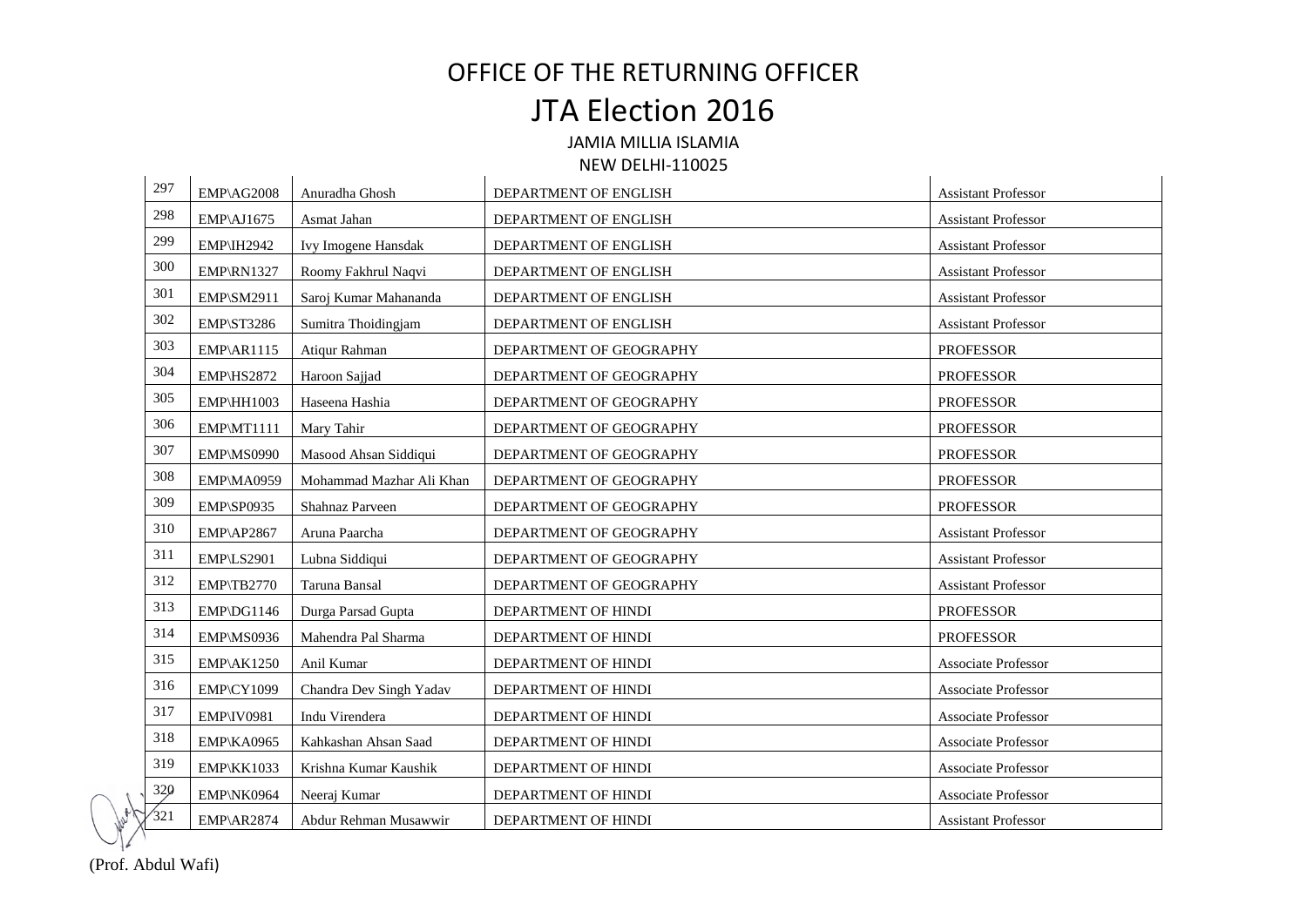# JTA Election 2016

JAMIA MILLIA ISLAMIA

| 322 | EMP\AN2887        | Ajay Kumar Nauriya        | DEPARTMENT OF HINDI             | <b>Assistant Professor</b> |
|-----|-------------------|---------------------------|---------------------------------|----------------------------|
| 323 | EMP\MM2925        | Mukesh Kumar Mirotha      | DEPARTMENT OF HINDI             | <b>Assistant Professor</b> |
| 324 | <b>EMP\SV2166</b> | Suresh Kumar Verma        | DEPARTMENT OF HINDI             | <b>Assistant Professor</b> |
| 325 | EMP\VD0980        | <b>Vivek Dubey</b>        | DEPARTMENT OF HINDI             | <b>Assistant Professor</b> |
| 326 | EMP\GS0798        | Gyan Prakash Sharma       | DEPARTMENT OF HISTORY & CULTURE | <b>PROFESSOR</b>           |
| 327 | EMP\RB2711        | Rameshwar Prasad Bahuguna | DEPARTMENT OF HISTORY & CULTURE | <b>PROFESSOR</b>           |
| 328 | EMP\RG0877        | Ravindran Gopinath        | DEPARTMENT OF HISTORY & CULTURE | <b>PROFESSOR</b>           |
| 329 | EMP\RQ0991        | Rizwan Qaiser             | DEPARTMENT OF HISTORY & CULTURE | <b>PROFESSOR</b>           |
| 330 | EMP\MH1092        | S. M. Azizuddin Husain    | DEPARTMENT OF HISTORY & CULTURE | <b>PROFESSOR</b>           |
| 331 | EMP\FN0938        | <b>Farhat Nasreen</b>     | DEPARTMENT OF HISTORY & CULTURE | <b>Associate Professor</b> |
| 332 | EMP\MK0831        | Mukul Kesavan             | DEPARTMENT OF HISTORY & CULTURE | Associate Professor        |
| 333 | EMP\NM0956        | Nishat Manzar             | DEPARTMENT OF HISTORY & CULTURE | Associate Professor        |
| 334 | EMP\PB0986        | Prabhat Kumar Basant      | DEPARTMENT OF HISTORY & CULTURE | Associate Professor        |
| 335 | EMP\JA2870        | Jawaid Alam               | DEPARTMENT OF HISTORY & CULTURE | <b>Assistant Professor</b> |
| 336 | EMP\RK2910        | Rajneesh Kumar            | DEPARTMENT OF HISTORY & CULTURE | <b>Assistant Professor</b> |
| 337 | EMP\RD1080        | Ranjeeta Dutta            | DEPARTMENT OF HISTORY & CULTURE | <b>Assistant Professor</b> |
| 338 | EMP\FK1018        | Farida Khanam             | DEPARTMENT OF ISLAMIC STUDIES   | <b>PROFESSOR</b>           |
| 339 | EMP\IK1415        | Iqtidar Mohammad Khan     | DEPARTMENT OF ISLAMIC STUDIES   | <b>PROFESSOR</b>           |
| 340 | EMP\MI1020        | Mohammad Ishaque          | DEPARTMENT OF ISLAMIC STUDIES   | <b>PROFESSOR</b>           |
| 341 | EMP\SA1022        | Syed Shahid Ali           | DEPARTMENT OF ISLAMIC STUDIES   | <b>PROFESSOR</b>           |
| 342 | EMP\JH1090        | Junaid Haris              | DEPARTMENT OF ISLAMIC STUDIES   | <b>Assistant Professor</b> |
| 343 | EMP\MA3726        | Mohd Arshad               | DEPARTMENT OF ISLAMIC STUDIES   | <b>Assistant Professor</b> |
| 344 | EMP\MK4151        | Mohd Khalid Khan          | DEPARTMENT OF ISLAMIC STUDIES   | <b>Assistant Professor</b> |
| 345 | EMP\AW1032        | Abdul Wafi                | DEPARTMENT OF MATHEMATICS       | <b>PROFESSOR</b>           |
| 346 | EMP\HS1687        | Mohammad Hasan Shahid     | DEPARTMENT OF MATHEMATICS       | <b>PROFESSOR</b>           |
|     |                   |                           |                                 |                            |

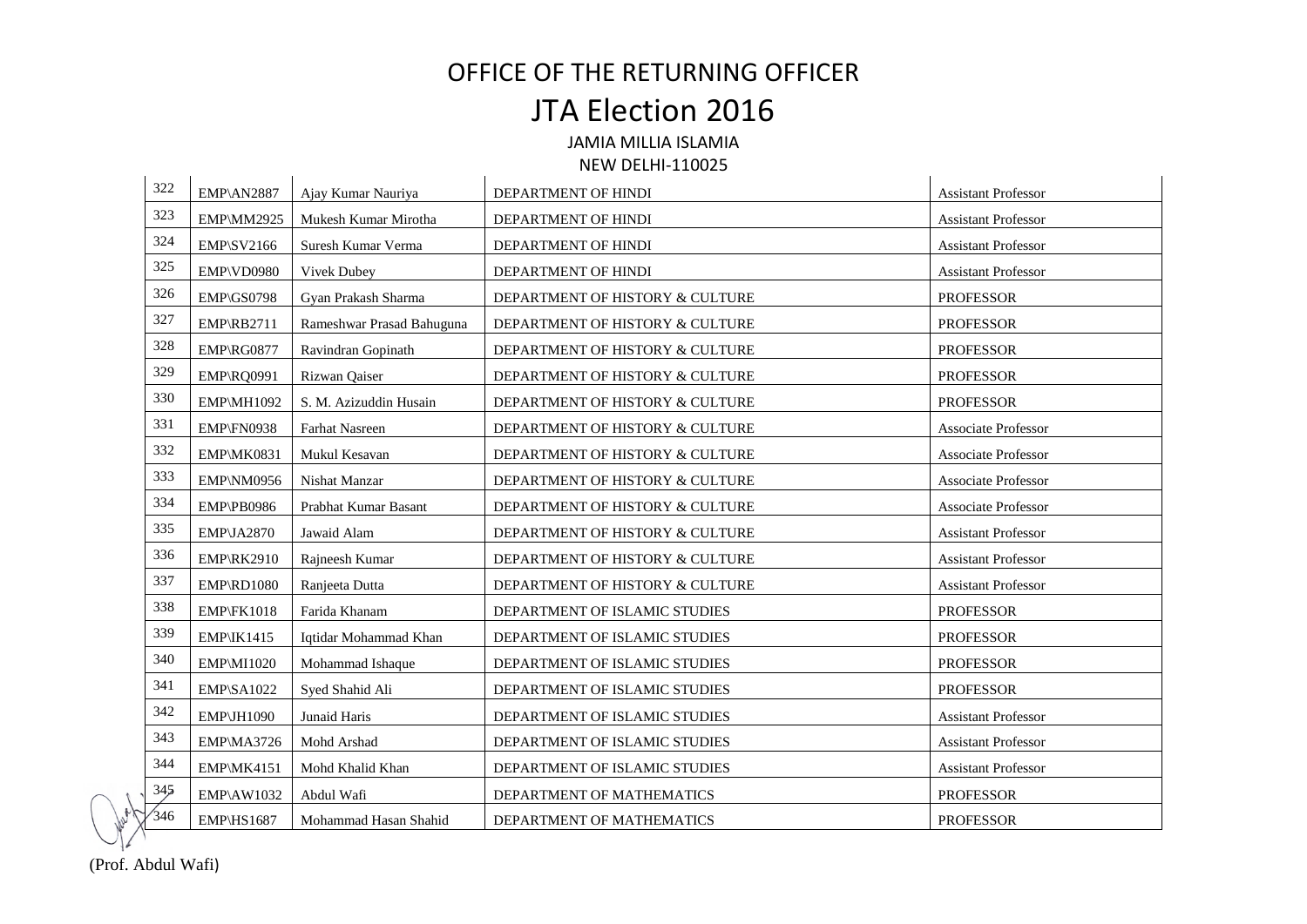# JTA Election 2016

JAMIA MILLIA ISLAMIA

NEW DELHI-110025

| EMP\MK0880 | Mohammad Rais Khan        | DEPARTMENT OF MATHEMATICS            | <b>PROFESSOR</b>           |
|------------|---------------------------|--------------------------------------|----------------------------|
| EMP\NA0946 | Naseem Ahmad              | DEPARTMENT OF MATHEMATICS            | <b>PROFESSOR</b>           |
| EMP\SH1000 | S.M. Khursheed Haider     | DEPARTMENT OF MATHEMATICS            | <b>PROFESSOR</b>           |
| EMP\AK2882 | Arshad Khan               | DEPARTMENT OF MATHEMATICS            | <b>Assistant Professor</b> |
| EMP\MA2883 | Mohammad Yahya Abbasi     | DEPARTMENT OF MATHEMATICS            | <b>Assistant Professor</b> |
| EMP\SD4063 | Sakshi Dhall              | DEPARTMENT OF MATHEMATICS            | <b>Assistant Professor</b> |
| EMP\SH2086 | Shehzad Hasan             | DEPARTMENT OF MATHEMATICS            | <b>Assistant Professor</b> |
| EMP\MS4057 | Mohd. Shoeb               | DEPARTMENT OF MECHANICAL ENGINEERING | WORKSHOP SUPERINTENDENT    |
| EMP\AR1101 | Abdur Rahim               | DEPARTMENT OF MECHANICAL ENGINEERING | <b>PROFESSOR</b>           |
| EMP\AH0906 | Abid Haleem               | DEPARTMENT OF MECHANICAL ENGINEERING | <b>PROFESSOR</b>           |
| EMP\JU0889 | Jamshed Ahmad Usmani      | DEPARTMENT OF MECHANICAL ENGINEERING | <b>PROFESSOR</b>           |
| EMP\MK0879 | Mohammad Emran Khan       | DEPARTMENT OF MECHANICAL ENGINEERING | <b>PROFESSOR</b>           |
| EMP\MI0905 | Mohammad Islam            | DEPARTMENT OF MECHANICAL ENGINEERING | <b>PROFESSOR</b>           |
| EMP\MH0902 | Mohammad Muzaffarul Hasan | DEPARTMENT OF MECHANICAL ENGINEERING | <b>PROFESSOR</b>           |
| EMP\MS1147 | Mohammad Suhaib           | DEPARTMENT OF MECHANICAL ENGINEERING | <b>PROFESSOR</b>           |
| EMP\MK0943 | Munawar Nawab Karimi      | DEPARTMENT OF MECHANICAL ENGINEERING | <b>PROFESSOR</b>           |
| EMP\ZK0855 | Zahid Akhtar Khan         | DEPARTMENT OF MECHANICAL ENGINEERING | <b>PROFESSOR</b>           |
| EMP\ZM0858 | Zulquer Nain Mallick      | DEPARTMENT OF MECHANICAL ENGINEERING | <b>PROFESSOR</b>           |
| EMP\AM0952 | Aas Mohammad              | DEPARTMENT OF MECHANICAL ENGINEERING | Associate Professor        |
| EMP\AS1143 | Arshad Noor Siddiquee     | DEPARTMENT OF MECHANICAL ENGINEERING | <b>Associate Professor</b> |
| EMP\HM0883 | Halima Begum Mohd. Ali    | DEPARTMENT OF MECHANICAL ENGINEERING | Associate Professor        |
| EMP\SM1136 | S. M. Muzakkir            | DEPARTMENT OF MECHANICAL ENGINEERING | Associate Professor        |
| EMP\AS3646 | Ahmad Faizan Sherwani     | DEPARTMENT OF MECHANICAL ENGINEERING | <b>Assistant Professor</b> |
| EMP\AH2828 | Ali Hasan                 | DEPARTMENT OF MECHANICAL ENGINEERING | <b>Assistant Professor</b> |
| EMP\IN0244 | Islam Nawaz               | DEPARTMENT OF MECHANICAL ENGINEERING | <b>Assistant Professor</b> |
|            |                           |                                      |                            |

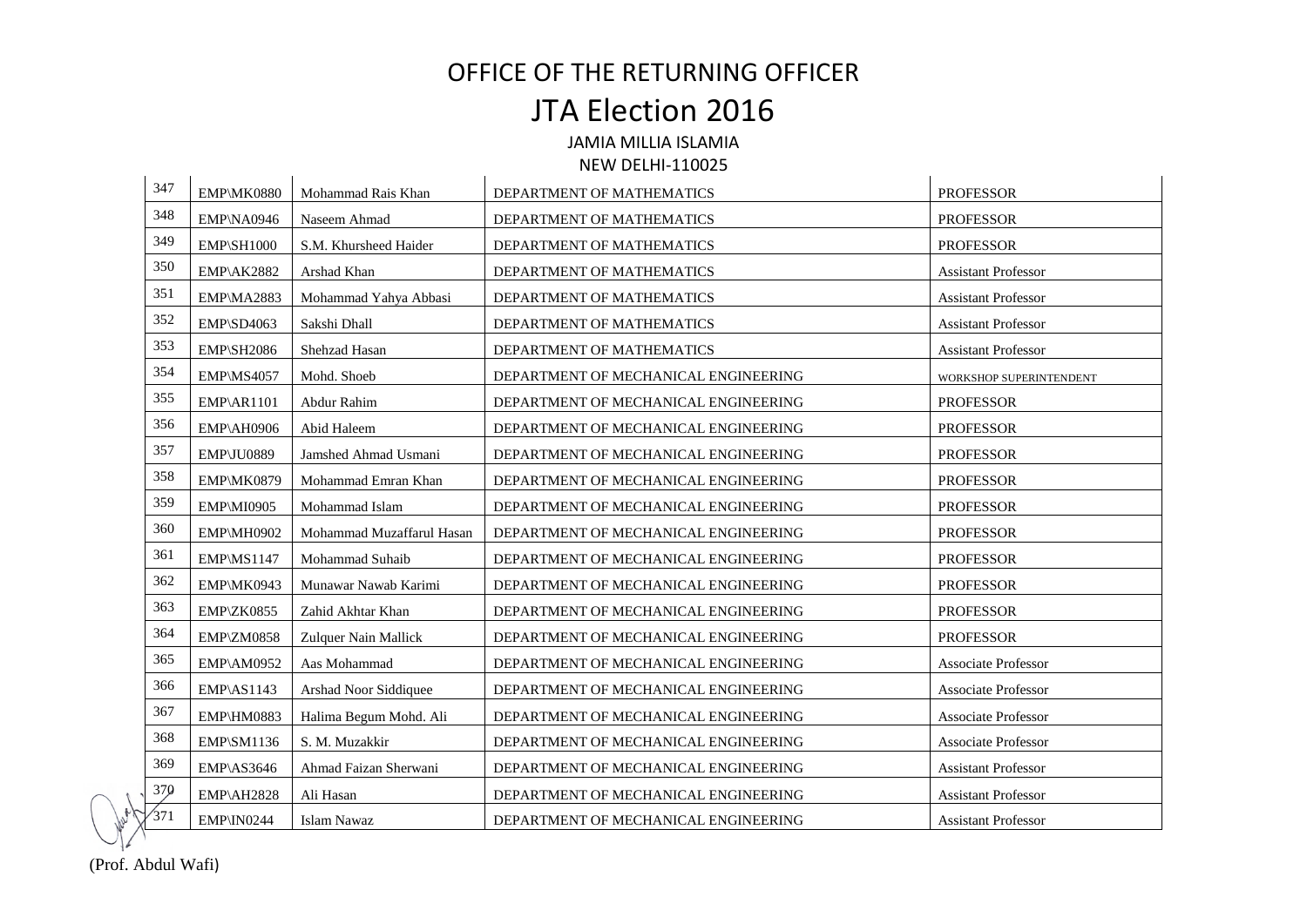# JTA Election 2016

JAMIA MILLIA ISLAMIA

| 372 | EMP\LK0974        | Lokesh Kumar                   | DEPARTMENT OF MECHANICAL ENGINEERING | <b>Assistant Professor</b> |
|-----|-------------------|--------------------------------|--------------------------------------|----------------------------|
| 373 | EMP\MD3611        | Mohammad Asjad                 | DEPARTMENT OF MECHANICAL ENGINEERING | <b>Assistant Professor</b> |
| 374 | EMP\MJ4045        | Mohd. Javaid                   | DEPARTMENT OF MECHANICAL ENGINEERING | <b>Assistant Professor</b> |
| 375 | EMP\SK1221        | Sabah Khan                     | DEPARTMENT OF MECHANICAL ENGINEERING | <b>Assistant Professor</b> |
| 376 | EMP\SA1410        | Sadre Alam                     | DEPARTMENT OF PAINTING               | <b>PROFESSOR</b>           |
| 377 | EMP\KK3083        | Kaushal Kumar                  | DEPARTMENT OF PAINTING               | Associate Professor        |
| 378 | EMP\MF0999        | Moeen Fatma                    | DEPARTMENT OF PAINTING               | <b>Associate Professor</b> |
| 379 | EMP\SF2815        | Shah Abul Faiz                 | DEPARTMENT OF PAINTING               | <b>Assistant Professor</b> |
| 380 | EMP\AH0961        | Abdul Halim                    | DEPARTMENT OF PERSIAN                | <b>PROFESSOR</b>           |
| 381 | EMP\IZ1036        | Iraq Raza Zaidi                | DEPARTMENT OF PERSIAN                | <b>PROFESSOR</b>           |
| 382 | EMP\MA3060        | Mohsin Ali                     | DEPARTMENT OF PERSIAN                | <b>Assistant Professor</b> |
| 383 | EMP\SA2885        | Syed Kaleem Asghar             | DEPARTMENT OF PERSIAN                | <b>Assistant Professor</b> |
| 384 | EMP\MZ0840        | Mohammad Zulfequar             | DEPARTMENT OF PHYSICS                | <b>PROFESSOR</b>           |
| 385 | EMP\SU1017        | Saeed Uddin                    | DEPARTMENT OF PHYSICS                | <b>PROFESSOR</b>           |
| 386 | EMP\LN1026        | Lekha Nair                     | DEPARTMENT OF PHYSICS                | <b>Associate Professor</b> |
| 387 | EMP\AA3086        | Anver Aziz                     | DEPARTMENT OF PHYSICS                | <b>Assistant Professor</b> |
| 388 | EMP\AS3300        | Arun Singh                     | DEPARTMENT OF PHYSICS                | <b>Assistant Professor</b> |
| 389 | EMP\AN1430        | Asad Niazi                     | DEPARTMENT OF PHYSICS                | <b>Assistant Professor</b> |
| 390 | EMP\AH2894        | Aurangzeb Khurram Hafiz        | DEPARTMENT OF PHYSICS                | <b>Assistant Professor</b> |
| 391 | EMP\AS2097        | Azher Majid Siddiqui           | DEPARTMENT OF PHYSICS                | <b>Assistant Professor</b> |
| 392 | <b>EMP\MK1302</b> | Mohammad Shahid Khan           | DEPARTMENT OF PHYSICS                | <b>Assistant Professor</b> |
| 393 | EMP\MA1075        | Mohammed Ahsanul Hoda<br>Ahsan | DEPARTMENT OF PHYSICS                | <b>Assistant Professor</b> |
| 394 | EMP\MA1034        | Sharf Alam                     | DEPARTMENT OF PHYSICS                | <b>Assistant Professor</b> |
| 395 | EMP\SA3107        | Syed Rashid Ahmad              | DEPARTMENT OF PHYSICS                | <b>Assistant Professor</b> |
|     |                   |                                |                                      |                            |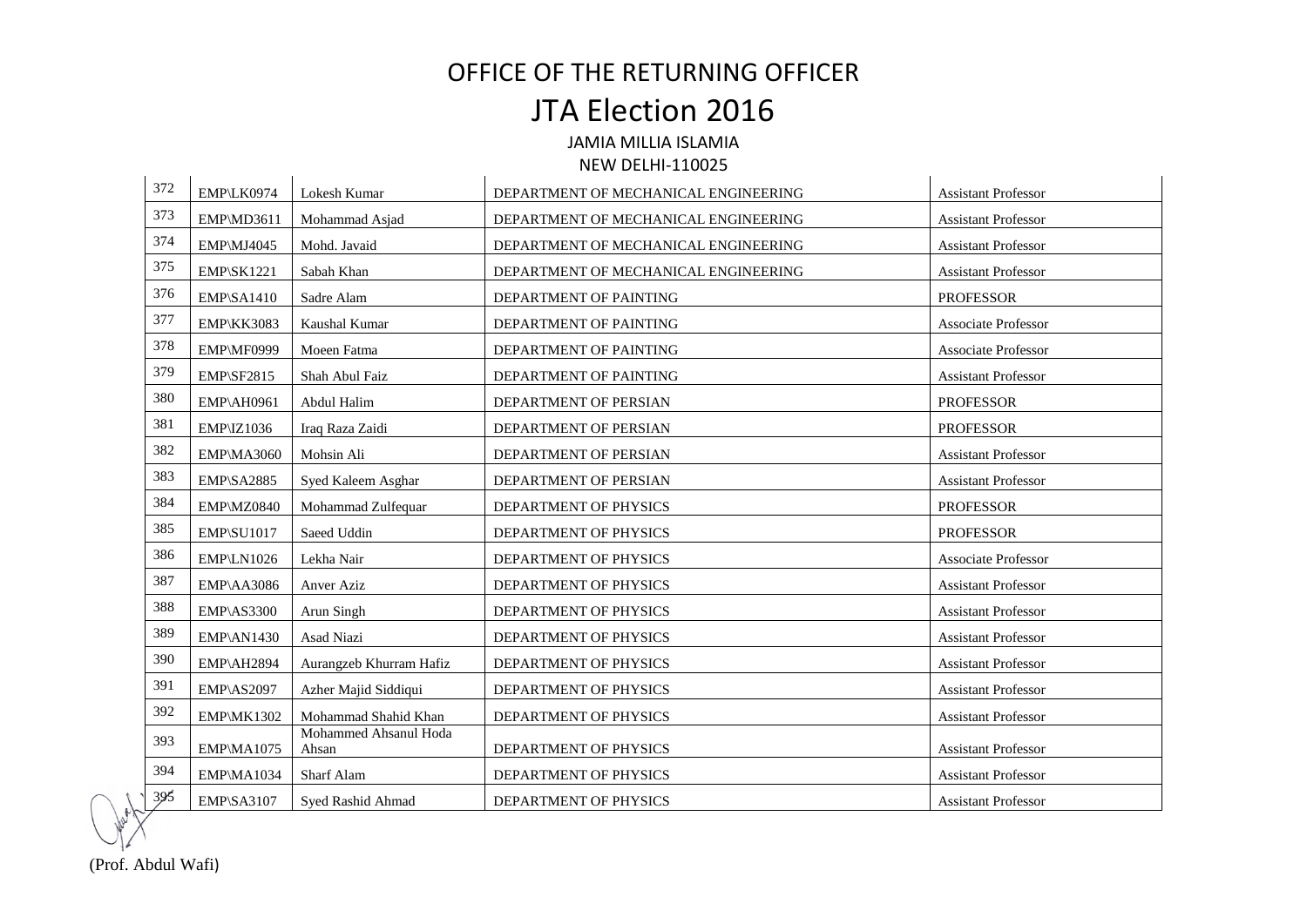# JTA Election 2016

JAMIA MILLIA ISLAMIA

| 396 | EMP\FA1055        | Furqan Ahmad             | DEPARTMENT OF POLITICAL SCIENCE | <b>PROFESSOR</b>           |
|-----|-------------------|--------------------------|---------------------------------|----------------------------|
| 397 | EMP\KS1054        | Kadloor Savitri          | DEPARTMENT OF POLITICAL SCIENCE | <b>PROFESSOR</b>           |
| 398 | EMP\MM1277        | Mehtab Manzar            | DEPARTMENT OF POLITICAL SCIENCE | <b>PROFESSOR</b>           |
| 399 | EMP\MK1063        | Mohammad Muslim Khan     | DEPARTMENT OF POLITICAL SCIENCE | <b>PROFESSOR</b>           |
| 400 | EMP\NH0911        | Nisarul Haq              | DEPARTMENT OF POLITICAL SCIENCE | <b>PROFESSOR</b>           |
| 401 | EMP\RB2727        | Rumki Basu               | DEPARTMENT OF POLITICAL SCIENCE | <b>PROFESSOR</b>           |
| 402 | EMP\SP0966        | S. A.M. Pasha            | DEPARTMENT OF POLITICAL SCIENCE | <b>PROFESSOR</b>           |
| 403 | EMP\BJ1049        | <b>Bulbul Dhar James</b> | DEPARTMENT OF POLITICAL SCIENCE | Associate Professor        |
| 404 | EMP\FN2213        | Farah Naaz               | DEPARTMENT OF POLITICAL SCIENCE | <b>Assistant Professor</b> |
| 405 | EMP\NJ2868        | Naved Jamal              | DEPARTMENT OF POLITICAL SCIENCE | <b>Assistant Professor</b> |
| 406 | EMP\SS1464        | S.R.T.P. Sugunakararaju  | DEPARTMENT OF POLITICAL SCIENCE | <b>Assistant Professor</b> |
| 407 | EMP\MS0926        | Mohd. Ghazi Shahnawaz    | DEPARTMENT OF PSYCHOLOGY        | <b>PROFESSOR</b>           |
| 408 | EMP\MS0890        | Mohd. Shafiq             | DEPARTMENT OF PSYCHOLOGY        | <b>PROFESSOR</b>           |
| 409 | <b>EMP\NI0928</b> | Naved Iqbal              | DEPARTMENT OF PSYCHOLOGY        | <b>PROFESSOR</b>           |
| 410 | EMP\AH0930        | Akbar Hussain            | DEPARTMENT OF PSYCHOLOGY        | Associate Professor        |
| 411 | EMP\SA0929        | Sheema Aleem             | DEPARTMENT OF PSYCHOLOGY        | Associate Professor        |
| 412 | EMP\KK2811        | Korsi Dorene Kharshiing  | DEPARTMENT OF PSYCHOLOGY        | <b>Assistant Professor</b> |
| 413 | EMP\SS2781        | Sushma Suri              | DEPARTMENT OF PSYCHOLOGY        | <b>Assistant Professor</b> |
| 414 | EMP\MA3899        | Meena Osmany             | DEPARTMENT OF PSYCHOLOGY        | <b>Assistant Professor</b> |
| 415 | EMP\MI0997        | Mir Imtiyaz              | DEPARTMENT OF SCULPTURE         | Associate Professor        |
| 416 | EMP\SJ1012        | Syed Mohd. Shahid Javed  | DEPARTMENT OF SCULPTURE         | Associate Professor        |
| 417 | EMP\AD0934        | Archana Dassi            | DEPARTMENT OF SOCIAL WORK       | <b>PROFESSOR</b>           |
| 418 | EMP\NK0835        | Naimatullah Khan         | DEPARTMENT OF SOCIAL WORK       | <b>PROFESSOR</b>           |
| 419 | <b>EMP\SS0908</b> | S. M. Sajid              | DEPARTMENT OF SOCIAL WORK       | <b>PROFESSOR</b>           |
| 420 | EMP\UP2801        | Ushvinder Kaur Popli     | DEPARTMENT OF SOCIAL WORK       | <b>PROFESSOR</b>           |
|     |                   |                          |                                 |                            |

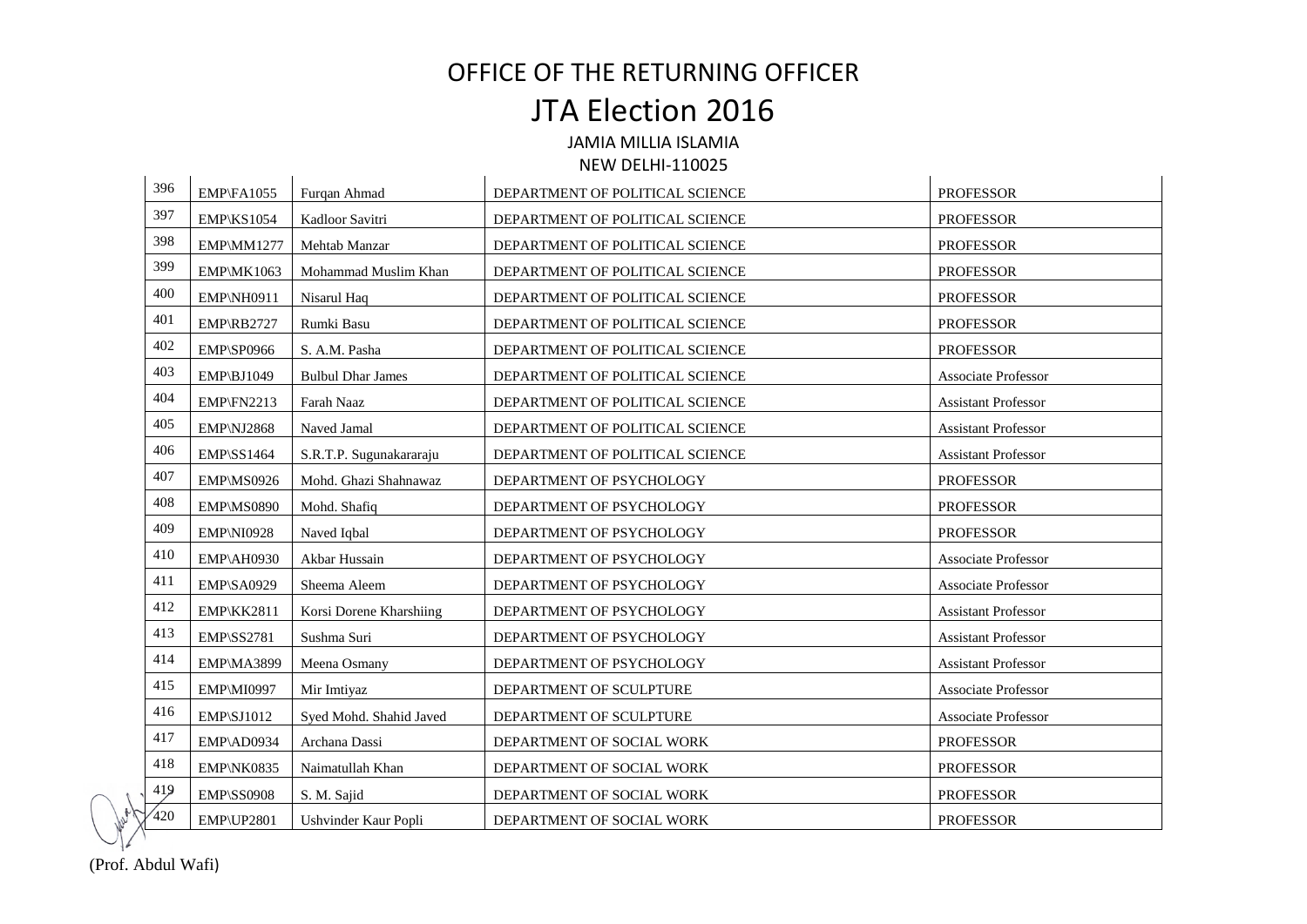# JTA Election 2016

JAMIA MILLIA ISLAMIA

| 421 | EMP\ZM0812         | Zubair Meenai           | DEPARTMENT OF SOCIAL WORK                             | <b>PROFESSOR</b>           |
|-----|--------------------|-------------------------|-------------------------------------------------------|----------------------------|
| 422 | EMP\JK0839         | Jyoti Kakkar            | DEPARTMENT OF SOCIAL WORK                             | Associate Professor        |
| 423 | EMP\NS0925         | Neelam Sukhramani       | DEPARTMENT OF SOCIAL WORK                             | <b>Associate Professor</b> |
| 424 | EMP\PP0904         | Ravindra Ramesh Patil   | DEPARTMENT OF SOCIAL WORK                             | <b>Associate Professor</b> |
| 425 | EMP\VK0924         | Vani Narula             | DEPARTMENT OF SOCIAL WORK                             | <b>Associate Professor</b> |
| 426 | EMP\AS2898         | Ashvini Kumar Singh     | DEPARTMENT OF SOCIAL WORK                             | <b>Assistant Professor</b> |
| 427 | EMP\AN1246         | Asiya Nasreen           | DEPARTMENT OF SOCIAL WORK                             | <b>Assistant Professor</b> |
| 428 | EMP\HV2101         | Habeebul Rahiman V.M.   | DEPARTMENT OF SOCIAL WORK                             | <b>Assistant Professor</b> |
| 429 | EMP\IK1069         | Intezar Khan            | DEPARTMENT OF SOCIAL WORK                             | <b>Assistant Professor</b> |
| 430 | EMP\LG2884         | Lal Hming Mawii Gangte  | DEPARTMENT OF SOCIAL WORK                             | <b>Assistant Professor</b> |
| 431 | <b>EMP\SI3746</b>  | Sanjay Onkar Ingole     | DEPARTMENT OF SOCIAL WORK                             | <b>Assistant Professor</b> |
| 432 | EMP\SP2895         | Sigamani P.             | DEPARTMENT OF SOCIAL WORK                             | <b>Assistant Professor</b> |
| 433 | EMP\SA0874         | Shakeel Ahmad           | DEPARTMENT OF SOCIOLOGY                               | RESEARCH ASSISTANT         |
| 434 | <b>EMP</b> \SS1061 | Savya Saachi            | DEPARTMENT OF SOCIOLOGY                               | <b>PROFESSOR</b>           |
| 435 | EMP\AK0910         | Arvinder A. Ansari      | DEPARTMENT OF SOCIOLOGY                               | <b>Associate Professor</b> |
| 436 | EMP\MP2072         | Manisha Tripathy Pandey | DEPARTMENT OF SOCIOLOGY                               | Associate Professor        |
| 437 | EMP\NQ0842         | Neshat Quaiser          | DEPARTMENT OF SOCIOLOGY                               | Associate Professor        |
| 438 | EMP\AA2065         | Azra Abidi              | DEPARTMENT OF SOCIOLOGY                               | <b>Assistant Professor</b> |
| 439 | EMP\GB2713         | Gomati Bodra Hembrom    | DEPARTMENT OF SOCIOLOGY                               | <b>Assistant Professor</b> |
| 440 | EMP\KK2921         | Kulwinder Kaur          | DEPARTMENT OF SOCIOLOGY                               | <b>Assistant Professor</b> |
| 441 | EMP\PB3129         | Pradyumna Bag           | DEPARTMENT OF SOCIOLOGY                               | <b>Assistant Professor</b> |
| 442 | EMP\SB2896         | Shareena Banu C.P.      | DEPARTMENT OF SOCIOLOGY                               | <b>Assistant Professor</b> |
| 443 | EMP\AQ3308         | Abdul Qadir             | DEPARTMENT OF TOURISM, HOSPITALITY & HERITAGE STUDIES | <b>Assistant Professor</b> |
| 444 | EMP\VK3762         | Vijay Kumar             | DEPARTMENT OF TOURISM, HOSPITALITY & HERITAGE STUDIES | <b>Assistant Professor</b> |
| 445 | EMP\ny2851         | Nusrat Yasmeen          | DEPARTMENT OF TOURISM, HOSPITALITY & HERITAGE STUDIES | <b>Assistant Professor</b> |
|     |                    |                         |                                                       |                            |

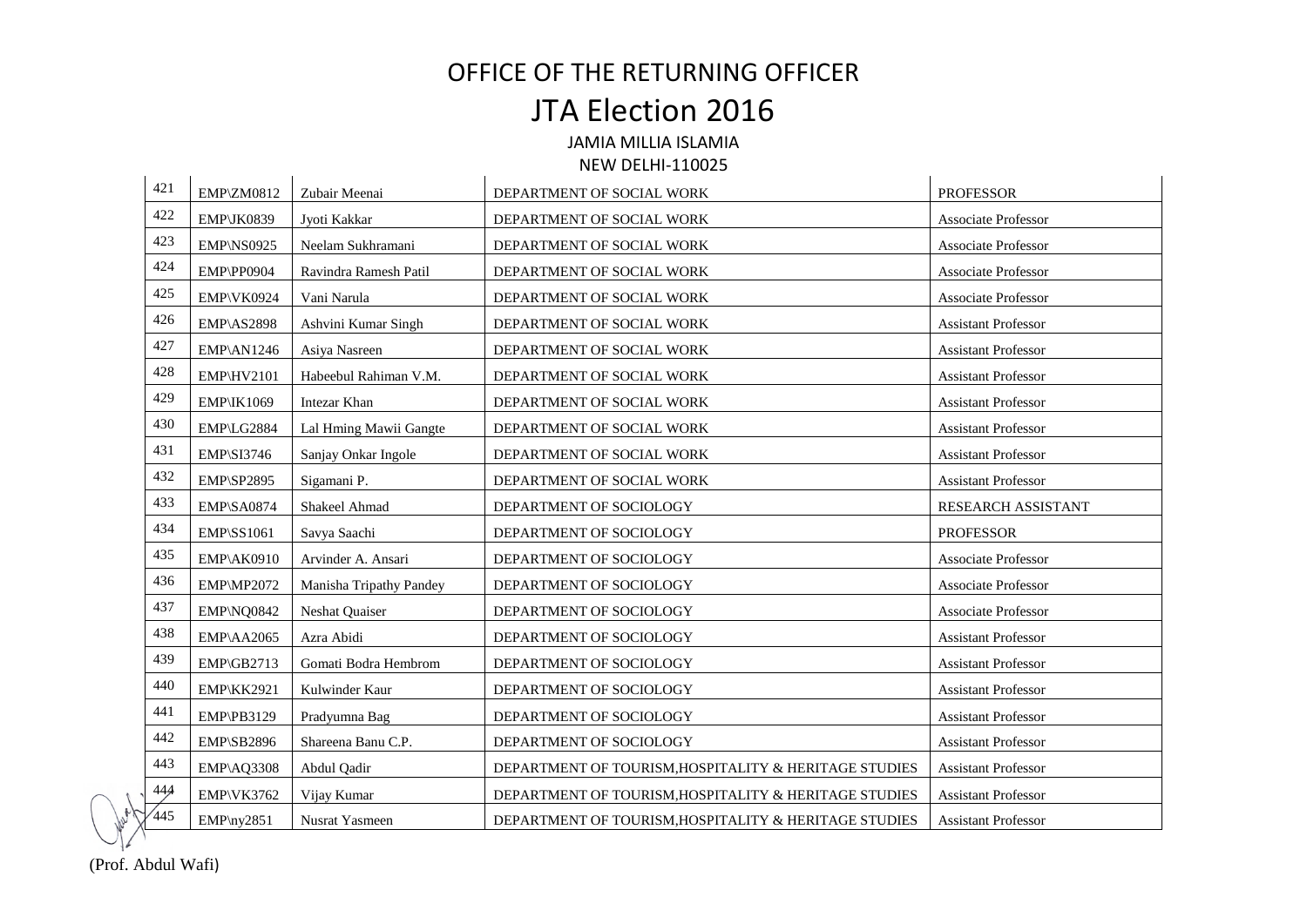# JTA Election 2016

JAMIA MILLIA ISLAMIA

| 446 | EMP\MH0836 | Md. Ehsanul Haq (K. Mazhari) | DEPARTMENT OF URDU                                      | <b>PROFESSOR</b>           |
|-----|------------|------------------------------|---------------------------------------------------------|----------------------------|
| 447 | EMP\MK1035 | Mohammad Mahfooz Khan        | DEPARTMENT OF URDU                                      | <b>PROFESSOR</b>           |
| 448 | EMP\SA2170 | Shahzad Anjum                | DEPARTMENT OF URDU                                      | <b>PROFESSOR</b>           |
| 449 | EMP\WA1508 | Wahajuddin Ahmed Alvi        | DEPARTMENT OF URDU                                      | <b>PROFESSOR</b>           |
| 450 | EMP\WU0844 | Wajeehuddin Shehper Rasool   | DEPARTMENT OF URDU                                      | <b>PROFESSOR</b>           |
| 451 | EMP\IA2712 | Imran Ahmad                  | DEPARTMENT OF URDU                                      | <b>Assistant Professor</b> |
| 452 | EMP\KJ0827 | Khalid Jawed                 | DEPARTMENT OF URDU                                      | <b>Assistant Professor</b> |
| 453 | EMP\MH2763 | Mohammad Sarwarul Hoda       | DEPARTMENT OF URDU                                      | <b>Assistant Professor</b> |
| 454 | EMP\MA4160 | Musheer Ahmad                | DEPARTMENT OF URDU                                      | <b>Assistant Professor</b> |
| 455 | EMP\NA2171 | Nadim Ahmad                  | DEPARTMENT OF URDU                                      | <b>Assistant Professor</b> |
| 456 | EMP\SF1510 | Suhail Ahmad Farooqi         | DEPARTMENT OF URDU                                      | <b>Assistant Professor</b> |
| 457 | EMP\SN3164 | Sufia Nizami                 | Dr. K.R.Narayanan Centre for Dalit & Minorities Studies | <b>RESEARCH ASSISTANT</b>  |
| 458 | EMP\AR3030 | Azra Razzack                 | Dr. K.R.Narayanan Centre for Dalit & Minorities Studies | <b>PROFESSOR</b>           |
| 459 | EMP\RR3284 | Rahul Ramagundam             | Dr. K.R.Narayanan Centre for Dalit & Minorities Studies | <b>Associate Professor</b> |
| 460 | EMP\SH3261 | Sabiha Hussain               | Dr. K.R.Narayanan Centre for Dalit & Minorities Studies | Associate Professor        |
| 461 | EMP\AK3761 | Arvind Kumar                 | Dr. K.R.Narayanan Centre for Dalit & Minorities Studies | <b>Assistant Professor</b> |
| 462 | EMP\MH3262 | Meher Fatima Hussain         | Dr. K.R.Narayanan Centre for Dalit & Minorities Studies | <b>Assistant Professor</b> |
| 463 | EMP\PN2970 | Prashant Negi                | Dr. K.R.Narayanan Centre for Dalit & Minorities Studies | <b>Assistant Professor</b> |
| 464 | EMP\MR2848 | Shaikh Mujibur Raheman       | Dr. K.R.Narayanan Centre for Dalit & Minorities Studies | <b>Assistant Professor</b> |
| 465 | EMP\SN1072 | Shehbaz Husain Naqvi         | DR. ZAKIR HUSAIN LIBRARY                                | <b>Assistant Professor</b> |
| 466 | EMP\SA2062 | Syed Mohammad Akhtar         | FACULTY OF ARCHITECTURE AND EKISTICS                    | <b>PROFESSOR</b>           |
| 467 | EMP\MI3155 | Mulamparambil Hussain Ilias  | INDIA ARAB CULTURAL CENTRE                              | Associate Professor        |
| 468 | EMP\AH0984 | Ahrar Husain                 | Institute of Advance Studies in Education               | <b>PROFESSOR</b>           |
| 469 | EMP\FK1103 | Fauzia Khan                  | Institute of Advance Studies in Education               | <b>PROFESSOR</b>           |
| 470 | EMP\IS0921 | Ismat Jahan Siddqui          | Institute of Advance Studies in Education               | <b>PROFESSOR</b>           |
|     |            |                              |                                                         |                            |

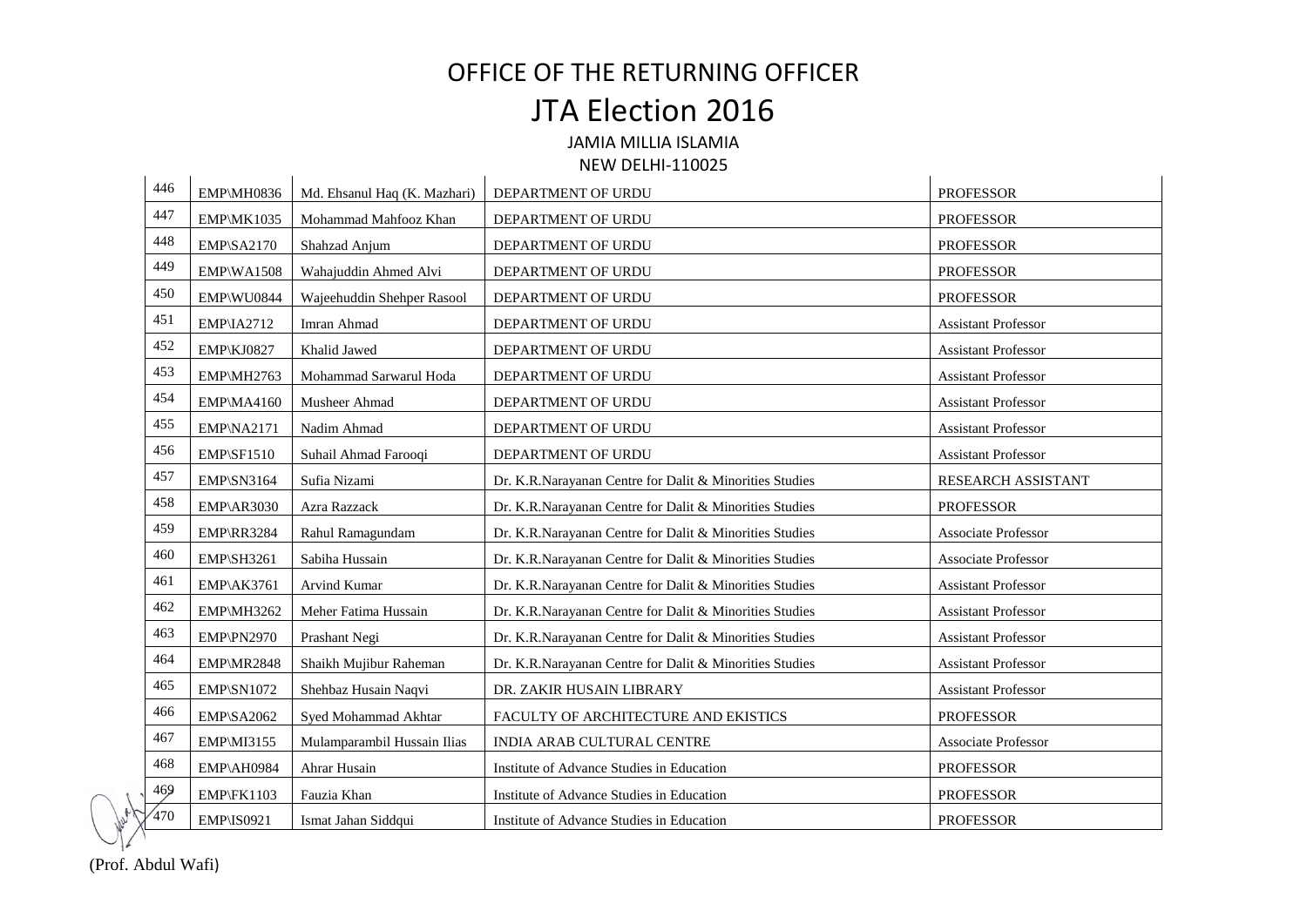## JTA Election 2016

JAMIA MILLIA ISLAMIA

| 471 | EMP\JR2829        | Janaki Rajan          | Institute of Advance Studies in Education | <b>PROFESSOR</b>           |
|-----|-------------------|-----------------------|-------------------------------------------|----------------------------|
| 472 | EMP\JA1453        | Jessy Abraham         | Institute of Advance Studies in Education | <b>PROFESSOR</b>           |
| 473 | EMP\MA2817        | Mehnaz Ansari         | Institute of Advance Studies in Education | <b>PROFESSOR</b>           |
| 474 | EMP\MS0784        | Mohd. Akhtar Siddiqui | Institute of Advance Studies in Education | <b>PROFESSOR</b>           |
| 475 | EMP\NZ0799        | Naheed Zahoor         | Institute of Advance Studies in Education | <b>PROFESSOR</b>           |
| 476 | EMP\SB0790        | Sara Begum            | Institute of Advance Studies in Education | <b>PROFESSOR</b>           |
| 477 | EMP\SM0968        | Shankar Mukherjee     | Institute of Advance Studies in Education | <b>PROFESSOR</b>           |
| 478 | EMP\SA0873        | Shoeb Abdullah        | Institute of Advance Studies in Education | <b>PROFESSOR</b>           |
| 479 | EMP\SA0975        | Sohrab Ali            | Institute of Advance Studies in Education | <b>PROFESSOR</b>           |
| 480 | EMP\SN1053        | Syedah Fawzia Nadeem  | Institute of Advance Studies in Education | <b>PROFESSOR</b>           |
| 481 | <b>EMP\WK2806</b> | Waseem Ahmad Khan     | Institute of Advance Studies in Education | <b>PROFESSOR</b>           |
| 482 | EMP\FK1134        | Farhana Khatoon       | Institute of Advance Studies in Education | <b>INSTRUCTOR</b>          |
| 483 | EMP\SY1983        | Shadma Yasmeen        | Institute of Advance Studies in Education | <b>INSTRUCTOR</b>          |
| 484 | EMP\AM1337        | Ali Mohammad          | Institute of Advance Studies in Education | <b>Associate Professor</b> |
| 485 | EMP\MY1328        | Mohammad Yusuf        | Institute of Advance Studies in Education | Associate Professor        |
| 486 | EMP\SM0920        | Sarwat Ali            | Institute of Advance Studies in Education | Associate Professor        |
| 487 | EMP\AD3134        | Asfia Daneshyar       | Institute of Advance Studies in Education | <b>Assistant Professor</b> |
| 488 | EMP\BS2807        | Bharti Sharma         | Institute of Advance Studies in Education | <b>Assistant Professor</b> |
| 489 | EMP\GK2177        | Gurjeet Kaur          | Institute of Advance Studies in Education | <b>Assistant Professor</b> |
| 490 | EMP\JA2159        | Jasim Ahmad           | Institute of Advance Studies in Education | Assistant Professor        |
| 491 | EMP\KD2809        | Kapil Dhingra         | Institute of Advance Studies in Education | <b>Assistant Professor</b> |
| 492 | EMP\KS1451        | Kartar Singh          | Institute of Advance Studies in Education | <b>Assistant Professor</b> |
| 493 | EMP\MA0579        | Mohammad Ansar Alam   | Institute of Advance Studies in Education | <b>Assistant Professor</b> |
| 494 | EMP\MQ2050        | Muzammil Husain Qasmi | Institute of Advance Studies in Education | <b>Assistant Professor</b> |
| 495 | EMP\RF1385        | Roohi Fatima          | Institute of Advance Studies in Education | <b>Assistant Professor</b> |
|     |                   |                       |                                           |                            |

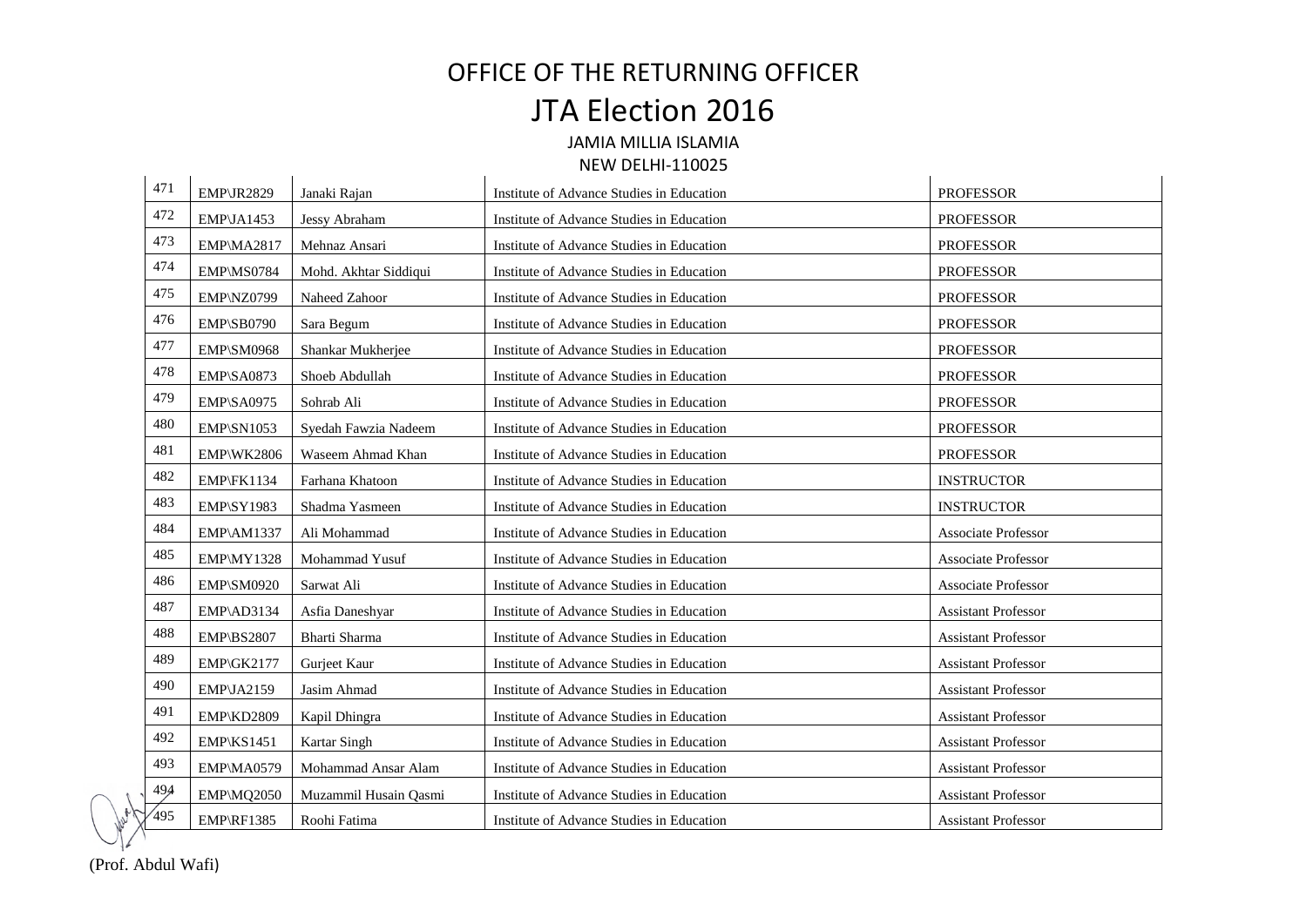## JTA Election 2016

JAMIA MILLIA ISLAMIA

| <b>EMP\SI2005</b> | Savitri                    | Institute of Advance Studies in Education                       | <b>Assistant Professor</b>                                                                                    |
|-------------------|----------------------------|-----------------------------------------------------------------|---------------------------------------------------------------------------------------------------------------|
| EMP\TN2175        | Tabassum Naqi              | Institute of Advance Studies in Education                       | <b>Assistant Professor</b>                                                                                    |
| EMP\EH1686        | Eqbal Hussain              | <b>LAW</b>                                                      | <b>PROFESSOR</b>                                                                                              |
| EMP\KQ0753        | Kahkashan Y Danyal         | <b>LAW</b>                                                      | <b>PROFESSOR</b>                                                                                              |
| EMP\MB0751        | Manjula Batra              | <b>LAW</b>                                                      | <b>PROFESSOR</b>                                                                                              |
| EMP\NK0754        | Nuzhat Parveen Khan        | <b>LAW</b>                                                      | <b>PROFESSOR</b>                                                                                              |
| EMP\GY1458        | Ghulam Yazdani             | <b>LAW</b>                                                      | <b>Assistant Professor</b>                                                                                    |
| EMP\MM1811        | Mohammad Asad Malik        | <b>LAW</b>                                                      | <b>Assistant Professor</b>                                                                                    |
| EMP\QU1756        | <b>Oazi Mohammad Usman</b> | LAW                                                             | <b>Assistant Professor</b>                                                                                    |
| EMP\SA0750        | Sajid Zaheer Amani         | <b>LAW</b>                                                      | <b>Assistant Professor</b>                                                                                    |
| EMP\AB2168        | Ajay Darshan Behera        | MMA Jauhar Academy of International Studies                     | <b>PROFESSOR</b>                                                                                              |
| EMP\RD0992        | Rashmi Doraiswamy          | MMA Jauhar Academy of International Studies                     | <b>PROFESSOR</b>                                                                                              |
| EMP\SP0979        | Shri Parkash               | MMA Jauhar Academy of International Studies                     | <b>PROFESSOR</b>                                                                                              |
| EMP\MC3548        | Mathew Joseph C.           | MMA Jauhar Academy of International Studies                     | Associate Professor                                                                                           |
| EMP\AK0594        | Abuzar Khairi              | MMA Jauhar Academy of International Studies                     | <b>Assistant Professor</b>                                                                                    |
| EMP\BP2926        | Bijay Ketan Pratihari      | MMA Jauhar Academy of International Studies                     | <b>Assistant Professor</b>                                                                                    |
| EMP\SA2042        | Mujib Alam                 | MMA Jauhar Academy of International Studies                     | <b>Assistant Professor</b>                                                                                    |
| EMP\SA0963        | Sabiha Alam                | MMA Jauhar Academy of International Studies                     | <b>Assistant Professor</b>                                                                                    |
|                   |                            |                                                                 | <b>PROFESSOR</b>                                                                                              |
| EMP\SD3368        | Sujit Dutta                | NELSON MANDELA CENTRE FOR PEACE & CONFLICT<br><b>RESOLUTION</b> | <b>CHAIR-PROFESSOR</b>                                                                                        |
| EMP\KE2150        | Kaushikee                  | <b>RESOLUTION</b>                                               | <b>Associate Professor</b>                                                                                    |
| EMP\SZ3125        | Sabiha Anjum Zaidi         | Premchand Archives & Literary Centre                            | Professor/Director                                                                                            |
| EMP\SA1067        | Shahid Ashraf              | REGISTRAR'S SECRETARIAT                                         | <b>PROFESSOR</b>                                                                                              |
| EMP\FS2892        | Firdous Azmat Siddiqui     | Sarojini Naidu Centre for Women Studies                         | <b>Assistant Professor</b>                                                                                    |
|                   | EMP\TM2151                 | Tasneem Meenai                                                  | NELSON MANDELA CENTRE FOR PEACE & CONFLICT<br><b>RESOLUTION</b><br>NELSON MANDELA CENTRE FOR PEACE & CONFLICT |

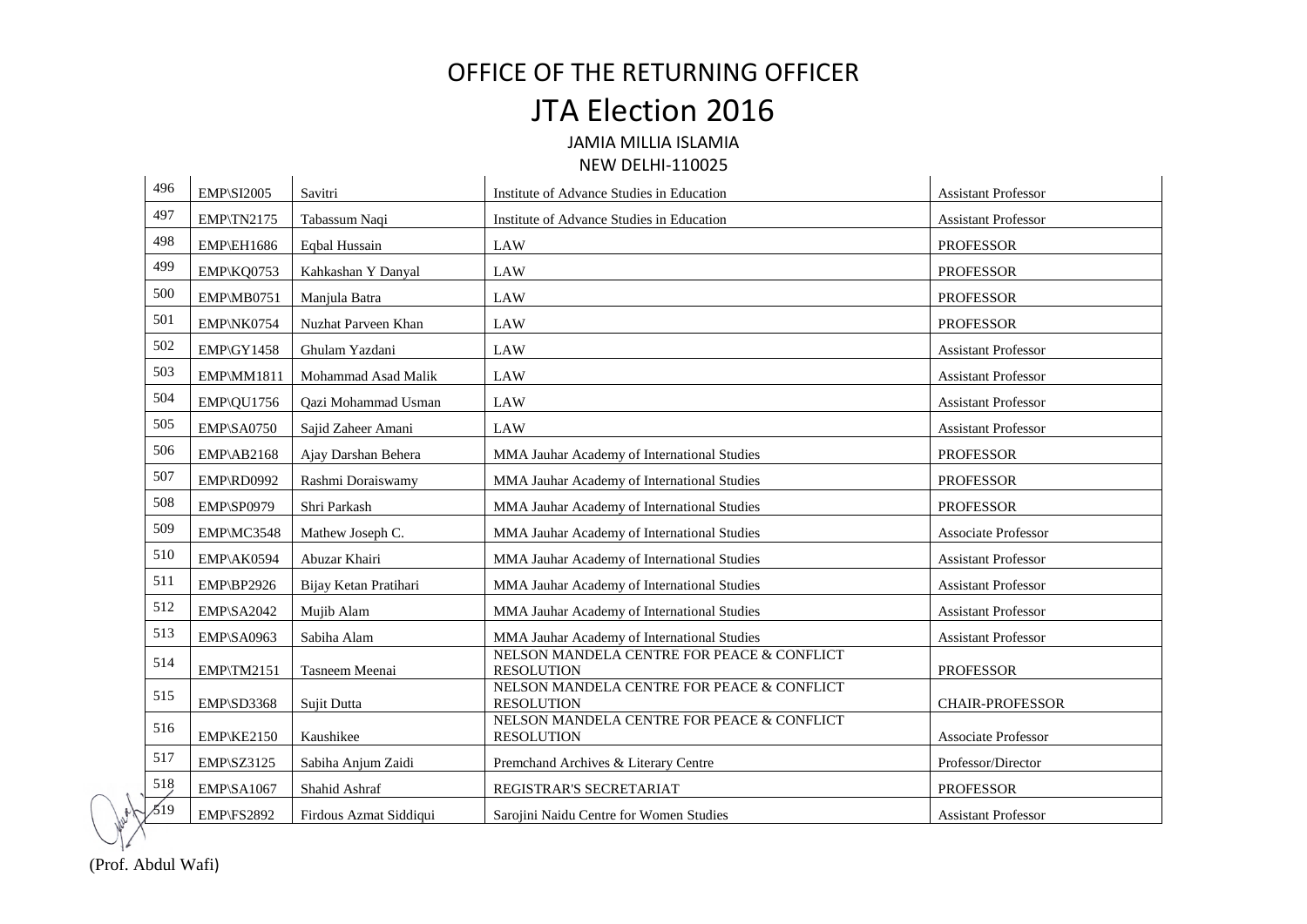# JTA Election 2016

JAMIA MILLIA ISLAMIA

NEW DELHI-110025

| 520 | EMP\SS2891        | Sreerekha M. S.          | Sarojini Naidu Centre for Women Studies | <b>Assistant Professor</b>                        |
|-----|-------------------|--------------------------|-----------------------------------------|---------------------------------------------------|
| 521 | EMP\RS2818        | Rihan Khan Suri          | TRAINING & PLACEMENT OFFICE             | <b>TRAINING &amp; PLACEMENT</b><br><b>OFFICER</b> |
| 522 | EMP\SZ1867        | Syed Alay Mehdi Zaidi    | UNIVERSITY POLYTECHNIC                  | WORKSHOP INSTRUCTOR                               |
| 523 | EMP\IA0703        | Iqbal Azam               | UNIVERSITY POLYTECHNIC                  | PRINCIPAL                                         |
| 524 | EMP\MK0690        | Masroof Ahamad           | UNIVERSITY POLYTECHNIC                  | <b>INSTRUCTOR</b>                                 |
| 525 | EMP\MA0442        | Mohammad Arif            | UNIVERSITY POLYTECHNIC                  | <b>INSTRUCTOR</b>                                 |
| 526 | EMP\MK0262        | Mohammad Rizwan Khan     | UNIVERSITY POLYTECHNIC                  | <b>INSTRUCTOR</b>                                 |
| 527 | EMP\SK2081        | Shahamat Ali Khan        | UNIVERSITY POLYTECHNIC                  | <b>INSTRUCTOR</b>                                 |
| 528 | EMP\KA3247        | Md. Khursheed Akram      | UNIVERSITY POLYTECHNIC                  | <b>HEAD OF SECTION</b>                            |
| 529 | EMP\MF4058        | Md. Nasim Faruque        | UNIVERSITY POLYTECHNIC                  | <b>HEAD OF SECTION</b>                            |
| 530 | EMP\MK1087        | Mumtaz Ahmad Khan        | UNIVERSITY POLYTECHNIC                  | <b>HEAD OF SECTION</b>                            |
| 531 | EMP\AA0949        | Abdul Ahad               | UNIVERSITY POLYTECHNIC                  | <b>Associate Professor</b>                        |
| 532 | EMP\AB1137        | Abdul Basit              | UNIVERSITY POLYTECHNIC                  | Associate Professor                               |
| 533 | EMP\AN1144        | Anisur Rehman Nasir      | UNIVERSITY POLYTECHNIC                  | Associate Professor                               |
| 534 | EMP\AS1372        | Ataullah Siddiqui        | UNIVERSITY POLYTECHNIC                  | <b>Associate Professor</b>                        |
| 535 | EMP\BA0941        | Badshah Alam             | UNIVERSITY POLYTECHNIC                  | Associate Professor                               |
| 536 | EMP\DQ0903        | Dillan Qureshi           | UNIVERSITY POLYTECHNIC                  | <b>Associate Professor</b>                        |
| 537 | EMP\HN0862        | Husain Arshad Naqvi      | UNIVERSITY POLYTECHNIC                  | <b>Associate Professor</b>                        |
| 538 | EMP\KH0859        | Khushnood Husain         | UNIVERSITY POLYTECHNIC                  | Associate Professor                               |
| 539 | EMP\MA1050        | Mohammad Arif            | UNIVERSITY POLYTECHNIC                  | <b>Associate Professor</b>                        |
| 540 | EMP\MK0912        | Mohammad Kamil           | UNIVERSITY POLYTECHNIC                  | <b>Associate Professor</b>                        |
| 541 | EMP\MA0894        | Mohammad Shahid Akhtar   | UNIVERSITY POLYTECHNIC                  | Associate Professor                               |
| 542 | <b>EMP\MK1058</b> | Muazzam-Jah-Un Nabi Khan | UNIVERSITY POLYTECHNIC                  | <b>Associate Professor</b>                        |
| 543 | EMP\MA1073        | Mumtaz Ahmad             | UNIVERSITY POLYTECHNIC                  | <b>Associate Professor</b>                        |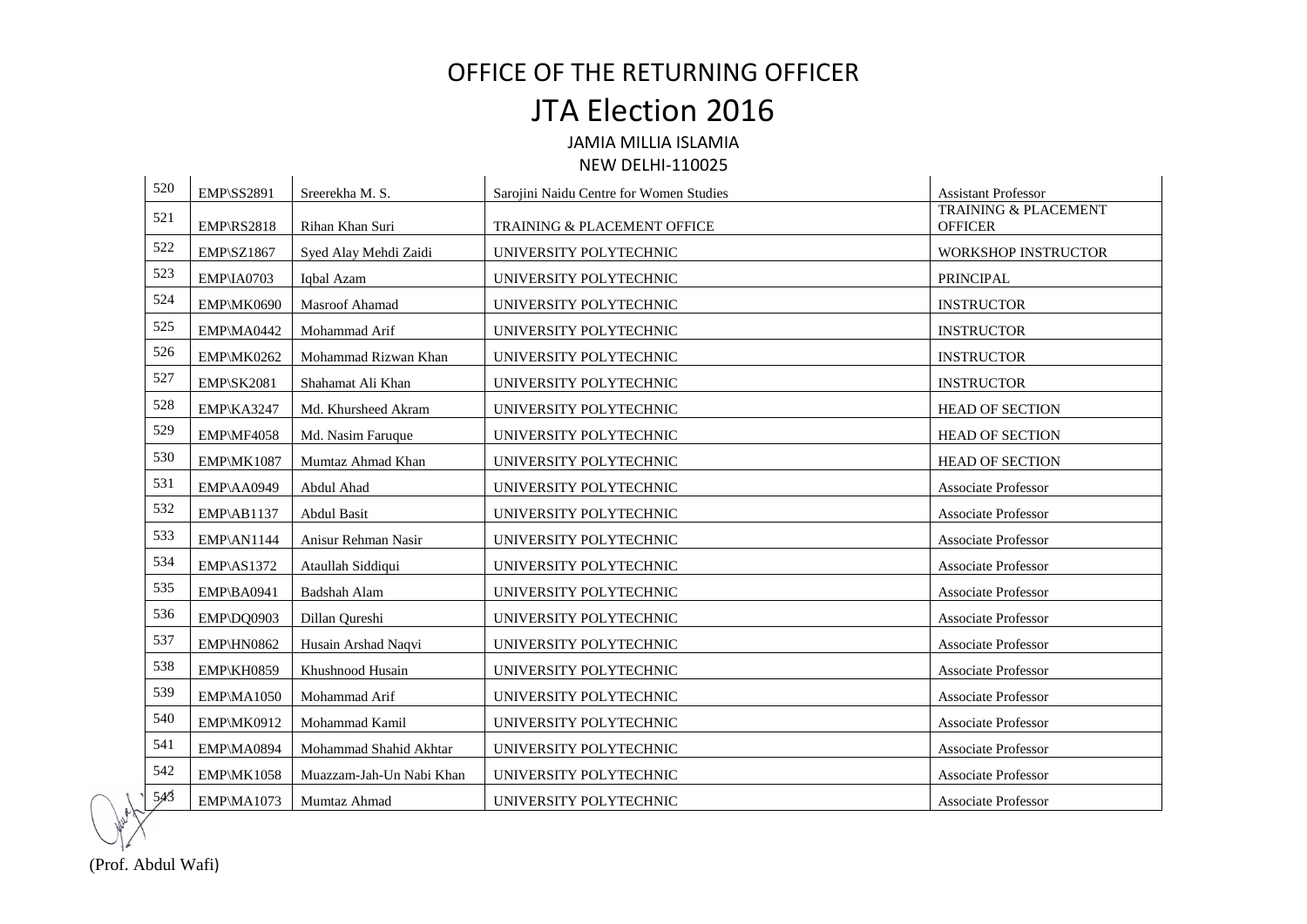# JTA Election 2016

JAMIA MILLIA ISLAMIA

| EMP\RK1135 | Rana Kausar Khan      | UNIVERSITY POLYTECHNIC | Associate Professor        |
|------------|-----------------------|------------------------|----------------------------|
| EMP\SA1117 | Shah Alam             | UNIVERSITY POLYTECHNIC | Associate Professor        |
| EMP\SA1045 | Shahzad Ahmad         | UNIVERSITY POLYTECHNIC | <b>Associate Professor</b> |
| EMP\AS3031 | Abdul Hameed Siddiqui | UNIVERSITY POLYTECHNIC | <b>Assistant Professor</b> |
| EMP\AS1094 | Arshi Salamat         | UNIVERSITY POLYTECHNIC | <b>Assistant Professor</b> |
| EMP\FA3057 | Farah Jamal Ansari    | UNIVERSITY POLYTECHNIC | <b>Assistant Professor</b> |
| EMP\JK3020 | Javed Kaleem          | UNIVERSITY POLYTECHNIC | <b>Assistant Professor</b> |
| EMP\KB1688 | Kavita Bhatnagar      | UNIVERSITY POLYTECHNIC | <b>Assistant Professor</b> |
| EMP\MA3024 | Md. Mumtaz Alam       | UNIVERSITY POLYTECHNIC | <b>Assistant Professor</b> |
| EMP\MM0819 | Mohamed Shereef M.A   | UNIVERSITY POLYTECHNIC | <b>Assistant Professor</b> |
| EMP\MA1021 | Mohammad Haider Azam  | UNIVERSITY POLYTECHNIC | <b>Assistant Professor</b> |
| EMP\MS2744 | Mohammad Sadiq        | UNIVERSITY POLYTECHNIC | <b>Assistant Professor</b> |
| EMP\MS2742 | Mohammad Saleem       | UNIVERSITY POLYTECHNIC | <b>Assistant Professor</b> |
| EMP\MS1836 | Mohammad Shoeb        | UNIVERSITY POLYTECHNIC | <b>Assistant Professor</b> |
| EMP\NK3082 | Naresh Kumar          | UNIVERSITY POLYTECHNIC | <b>Assistant Professor</b> |
| EMP\RU0982 | Riaz Uddin            | UNIVERSITY POLYTECHNIC | <b>Assistant Professor</b> |
| EMP\SS1091 | Saleha Siddiqui       | UNIVERSITY POLYTECHNIC | <b>Assistant Professor</b> |
| EMP\SA3047 | Shabbir Ahmad         | UNIVERSITY POLYTECHNIC | <b>Assistant Professor</b> |
| EMP\SF3022 | Shabi Fatima          | UNIVERSITY POLYTECHNIC | <b>Assistant Professor</b> |
| EMP\SP3025 | Shaheen Parveen       | UNIVERSITY POLYTECHNIC | <b>Assistant Professor</b> |
| EMP\SL3061 | Sunil                 | UNIVERSITY POLYTECHNIC | <b>Assistant Professor</b> |
| EMP\SM1038 | Syed Mohammad Mahmood | UNIVERSITY POLYTECHNIC | <b>Assistant Professor</b> |
| EMP\SA0944 | Syed Mushtaq Ali      | UNIVERSITY POLYTECHNIC | <b>Assistant Professor</b> |
| EMP\WK3021 | Waseemullah Khan      | UNIVERSITY POLYTECHNIC | <b>Assistant Professor</b> |
| EMP\ZR3026 | Zillur Rehman         | UNIVERSITY POLYTECHNIC | <b>Assistant Professor</b> |
|            |                       |                        |                            |